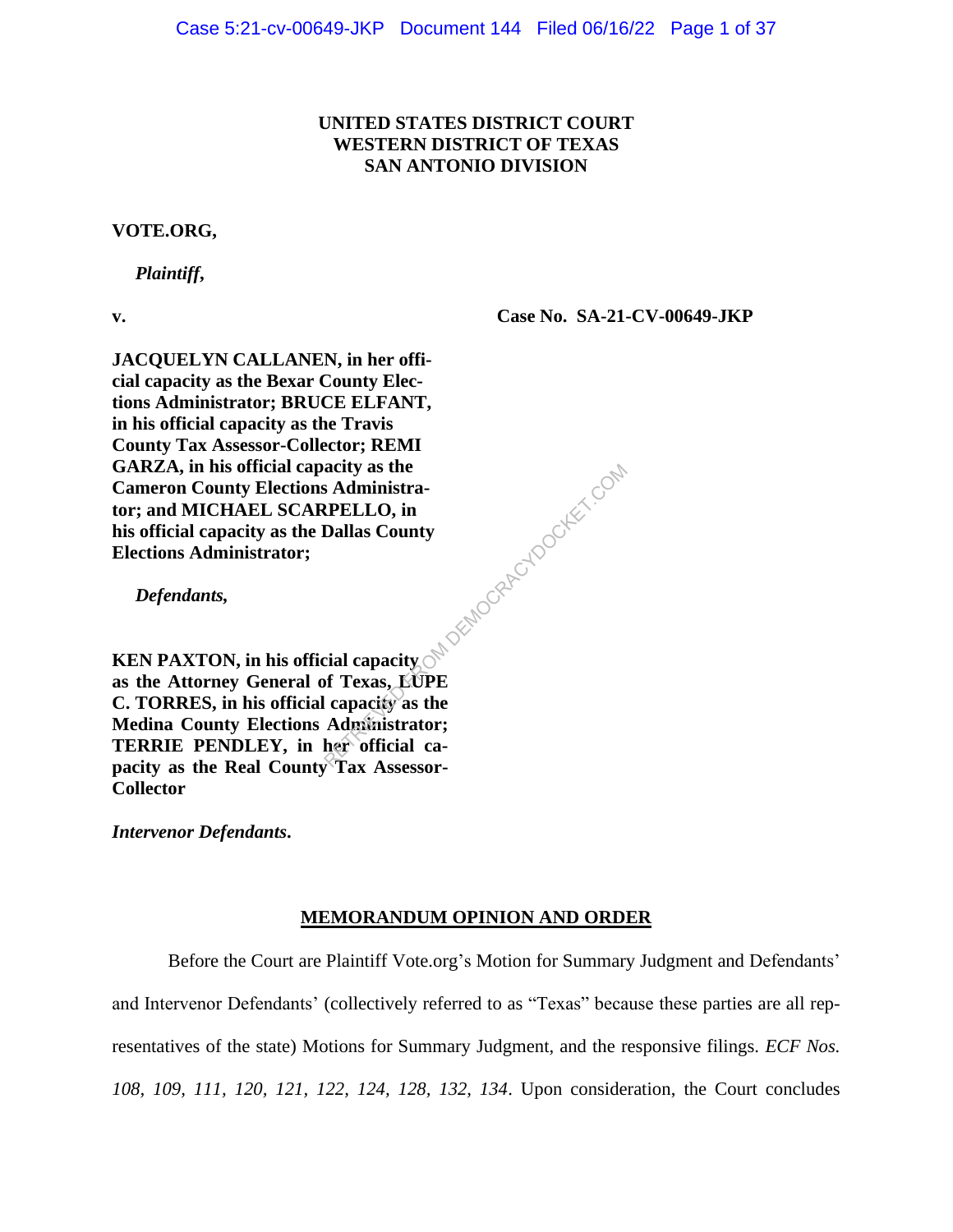# Case 5:21-cv-00649-JKP Document 144 Filed 06/16/22 Page 2 of 37

Vote.org has standing to assert the causes of action raised and to bring this action. The Court concludes Texas's Motions for Summary Judgement *(ECF Nos. 108, 109)* are DENIED. Vote.org's Motion for Summary Judgment *(ECF No. 111)* is GRANTED. Vote.org's request for permanent injunction is GRANTED, and Vote.org's request for declaratory relief is GRANTED IN PART.

The Court declares the provision contained in Texas Election Code § 13.143(d-2) that requires "a copy of the original registration application *containing the voter's original signature*  must be submitted by personal delivery or mail" violates Section 1971 of the Civil Rights Act and violates the First and Fourteenth Amendments of the U.S. Constitution by placing an undue burden on Texas citizens' right to vote. Vote.org's request for declaratory relief that "any other provision which requires a voter to sign an application form with an original, wet signature in order to register to vote" violates the Civil Rights Act and the First and Fourteenth Amendment<br>is denied. is denied. burteenth Amendments of the U.S. Conservation of the U.S. Conservation of the U.S. Conservation of the Civil Rights Act and the First plates the Civil Rights Act and the First position of the Civil Rights Act and the First

# **UNDISPUTED FACTUAL BACKGROUND**

The facts underlying this action are primarily undisputed. Vote.org is a nonprofit, nonpartisan organization. Vote.org's mission and outreach activities include: (1) use technology to simplify political engagement, increase voter turnout, and strengthen American democracy; (2) work to support low-propensity voters, including racial and ethnic minorities and younger voters who tend to have lower voter-turnout rates; and (3) help Texans register to vote and verify registration status. The named Defendants serve as voter registrars and oversee voter registration activities in Texas.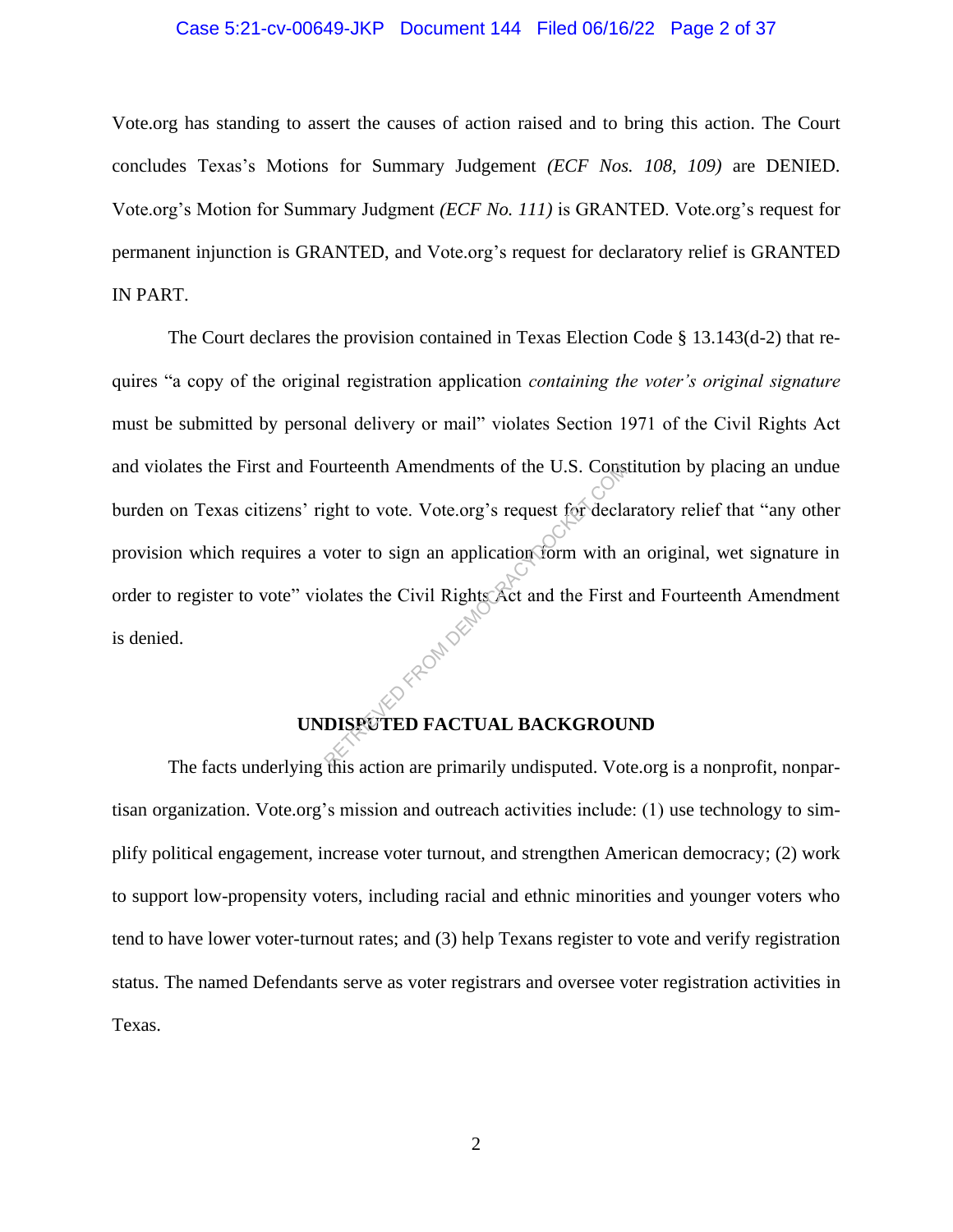# Case 5:21-cv-00649-JKP Document 144 Filed 06/16/22 Page 3 of 37

To assist voters in completing voter registration applications, Vote.org developed and launched an application ("web app") accessed by computer or smartphone. By accessing Vote.org's web app, a prospective voter registrant can submit their required information through prompts. This information is then auto-populated into an electronic version of the federal voter registration form. The prospective voter registrant then signs a piece of paper, takes a picture of the signature, and uploads that picture to the web app. The web app affixes the signature to the populated electronic voter registration form and sends this form to a third-party vendor. The third-party vendor then "faxes" the voter registration form to the registrant's appropriate county registrar. $<sup>1</sup>$ </sup>

In October 2018, Secretary of State Pablo independently questioned the validity of the voter registration forms submitted by telephonic facsimile using Vote.org's web app on the basis the registration forms were not "signed by the applicant" as required by the Texas Elections Code because the submissions contained a graphic image, or "electronic" signature, not an original, "wet signature." Thus, Secretary Pablo deemed the voter registration forms incomplete because they lacked original, wet signatures. Upon Secretary Pablo's instruction, Texas Elections Administrators rejected all voter registration forms submitted that included only an electronic signature, effectively ending Vote.org's use of the web app. Exercity of State Pablo independently quantitied by telephonic facsimile using Vot not "signed by the applicant" as required in the symphonic image, or "electrical Secretary Pablo deemed the voter regist wet signatures. Up

Thereafter, Section 14 of House Bill 3107 (HB 3107) was codified during the 2021 legislative session. HB 3107 §14, 87th Leg., Reg. Sess. (Tex. 2021). HB 3107 amended Texas Election Code Section 13.143, among others, by adding the original, "wet signature" requirement to Section 13.143(d-2), which states, as amended, "[f]or a registration application submitted by telephonic facsimile machine to be effective, a copy of the original registration application *contain-*

 $<sup>1</sup>$  The form of submission used by the third-party vendor is not clear from the record, i.e. whether the document is</sup> printed and sent by telephonic facsimile machine, or whether the electronic version is sent by email. However, this distinction is not relevant to the Court's substantive determination herein.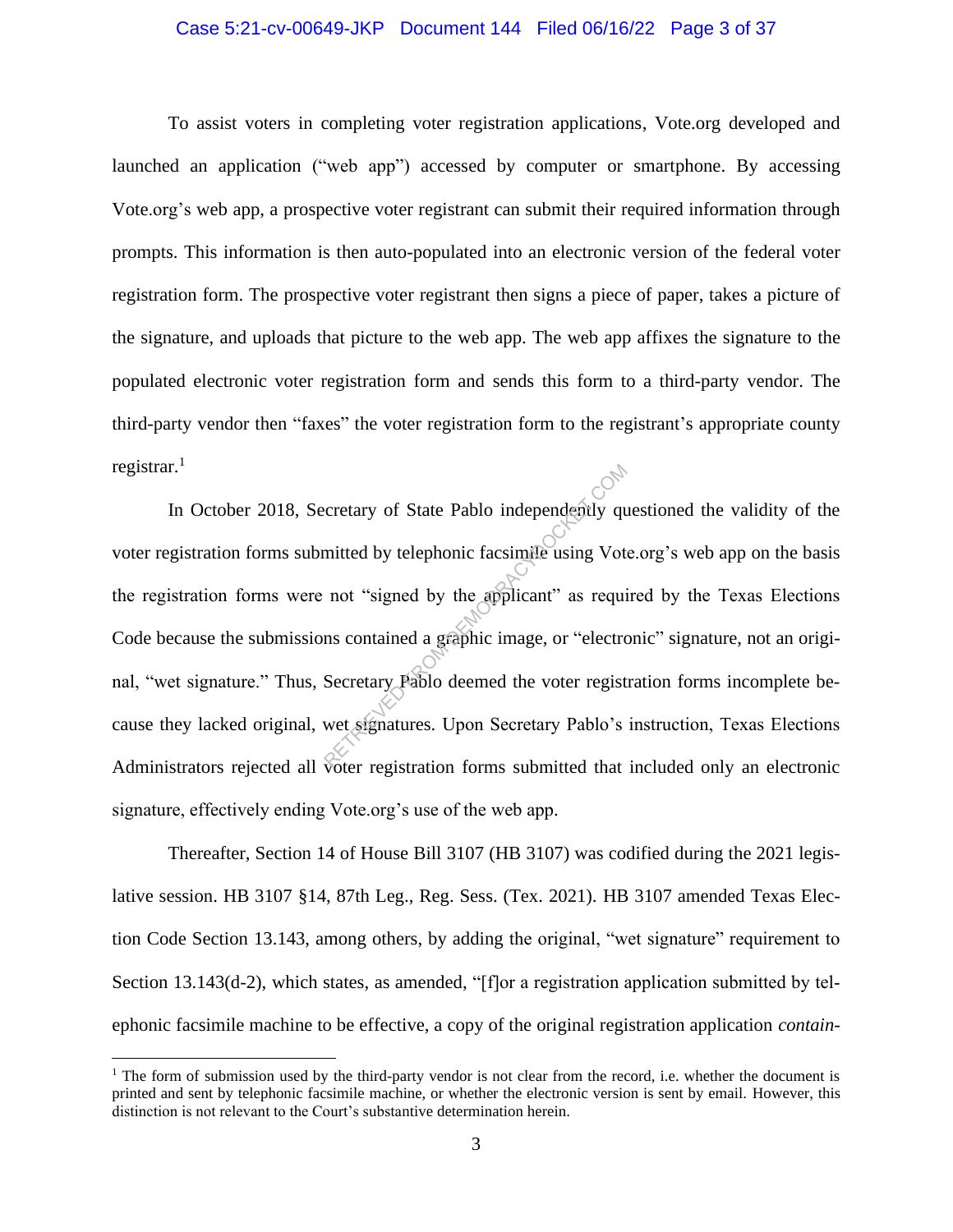# Case 5:21-cv-00649-JKP Document 144 Filed 06/16/22 Page 4 of 37

*ing the voter's original signature* must be submitted by personal delivery or mail and be received by the registrar not later than the fourth business day after the transmission by telephonic facsimile machine is received." Tex. Elec. Code Ann. § 13.143(d-2)(2021)("the Wet Signature Rule")(emphasis added to designate amendment).<sup>2</sup> Upon receipt of the printed, signed copy, the previous telephonic-facsimile submission is deemed "complete," with no further discretionary review. *Id*. If the printed version with the wet signature is not received within four business days, the telephonic-facsimile submission is deemed incomplete and rejected. If a voter registration form is rejected for any reason, the registrar or Elections Administrator must send a notice of incomplete-ness to the registrant and permit the registrant to resubmit another voter registration form curing the deficiencies. Tex. Elec. Code Ann. § 13.073 (2003).

Vote.org brought this action on July 8, 2021. In its Complaint seeking declaratory and injunctive relief, Vote.org specifically challenges § 13.143(d-2) of the Texas Election Code (the Wet Signature Rule).<sup>3</sup> Vote.org alleges the addition of the Wet Signature Rule unlawfully targets and burdens its efforts to increase voter turnout by imposing an arbitrary barrier to registration that denies citizens the opportunity to vote for reasons entirely unrelated to their eligibility to vote. On this basis, Vote.org asserts two causes of action. First, Vote.org alleges the Wet Signature Rule violates § 1971 of the Civil Rights Act of 1964, codified at 52 U.S.C. § 10101(a)(2) (for clarity, this specific provision will be referred to simply as "the Civil Rights Act"). Second, Vote.org alleges the Wet Signature Rule violates the First and Fourteenth Amendments of the ant and permit the registrant to resubing<br>
Tex. Elec. Code Ann. § 13.073 (2003).<br>
Solution on July 8, 2021. In its Complain<br>
ecifically challenges § 13.143(d-2) of the<br>
org alleges the addition of the Wet Signa<br>
crease vot

<sup>&</sup>lt;sup>2</sup> Prior to enactment of the Wet Signature Rule, a voter who chose to register by telephonic facsimile machine was required to mail a copy of the application to their registrar; however, the previous version did not require that the copy include an original, wet signature. Prior to amendment, § 13.143(d–2) stated: "For a registration application submitted by telephonic facsimile machine to be effective, a copy of the registration application must be submitted by mail and be received by the registrar not later than the fourth business day after the transmission by telephonic facsimile machine is received." 2013 Tex. Sess. Law Serv. Ch. 1178 (S.B. 910).

<sup>3</sup> Other cases have used the term "Wet Signature Rule" in analysis of other challenges to other provisions in the Texas Election Code. This Court uses this moniker limited to reference to Texas Election Code § 13.143(d-2), only, as that is the only statute challenged in this action.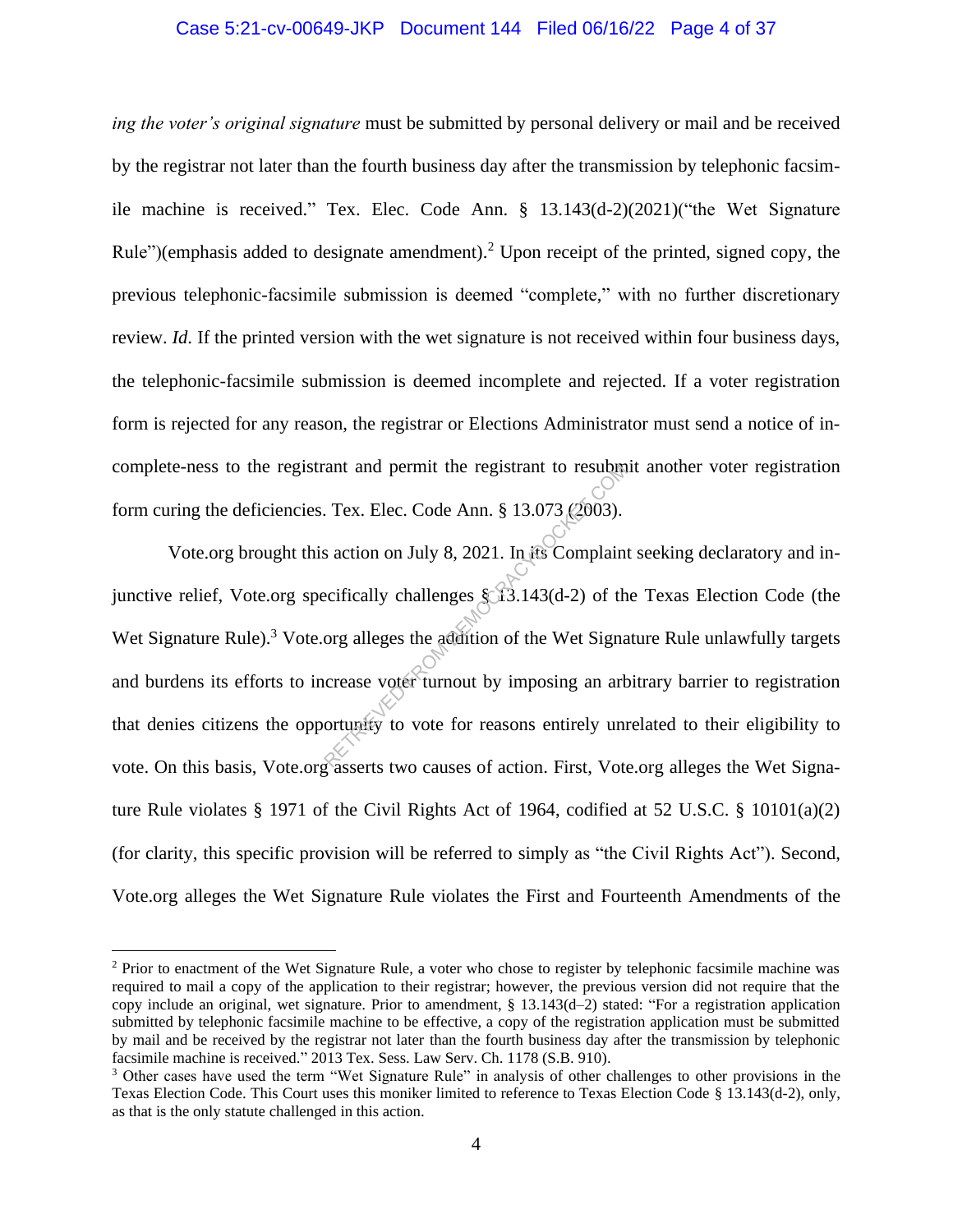## Case 5:21-cv-00649-JKP Document 144 Filed 06/16/22 Page 5 of 37

U.S. Constitution by placing an undue burden on citizens' right to vote. Vote.org asserts its causes of action under 42 U.S.C. § 1983. <sup>4</sup> Vote.org requests preliminary and permanent injunction enjoining enforcement of the Wet Signature Rule and requests this Court declare "the Wet Signature Rule . . . and any other provision requiring a voter to sign an application form with an original, wet signature in order to register to vote violates . . . the Civil Rights Acts and violates the First and Fourteenth Amendments of the U.S. Constitution."

Ken Paxton, in his official capacity as the Attorney General of Texas, intervened in the suit and now acts as the lead party in asserting the Defendants' and Intervenors' position. The matter is now before the Court upon the parties' competing Motions for Summary Judgment. This Court held a status conference on May 18, 2022, during which the Court accepted limited argument on some of the issues presented. At the hearing, both parties agreed no additional hearing or argument is necessary, and the Court can decide and dispose of this matter upon submission of the summary-judgment briefs. The Court provided another opportunity for hearing, and the parties did not request further hearing. *ECF No. 141*. Consequently, the Court will only examine the request for permanent injunctive relief upon submission of the summary judgment briefs. ourt upon the parties' competing Motic<br>
ifference on May 18, 2022, during which<br>
ues presented. At the hearing, both partie<br>
y, and the Court can deede and dispose<br>
ent briefs. The Court provided another<br>
urther hearing.

## **DISCUSSION**

# **I. STANDING**

Texas first asserts this Court does not have subject matter jurisdiction over Vote.org's causes of action because Vote.org lacks standing, as it has no concrete injury, and Texas does not cause Vote.org's alleged injury. *ECF No. 108, pp. 8-16, 24-25; ECF No. 109, pp. 2-8, 11-13*.

<sup>4</sup> Section 1983 "provides a federal cause of action for the deprivation, under color of law, of a citizen's rights, privileges, or immunities secured by the Constitution and laws of the United States." *Livadas v. Bradshaw*, 512 U.S. 107, 132 (1994) (citation and internal quotation marks omitted).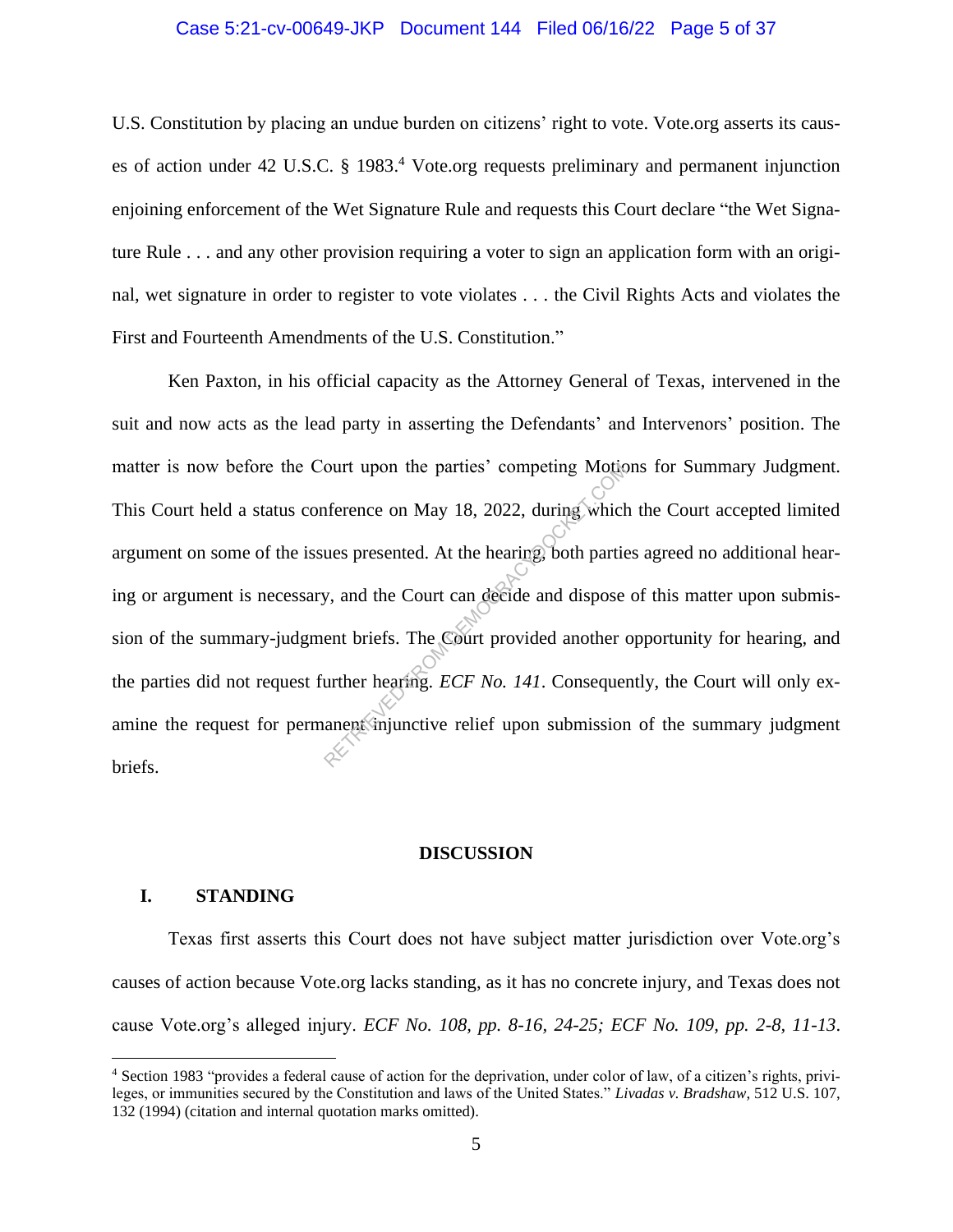## Case 5:21-cv-00649-JKP Document 144 Filed 06/16/22 Page 6 of 37

Further, Texas argues Vote.org has no private cause of action under the Civil Rights Act because the statute only authorizes the Attorney General to bring suit. Finally, Texas argues Vote.org lacks statutory standing to sue on behalf of voters under § 1983. *Id*.

A party's standing is essential to a court's exercise of subject matter jurisdiction. *Sommers Drug Stores Co. Emp. Profit Sharing Tr. v. Corrigan*, 883 F.2d 345, 348 (5th Cir. 1989). A Court must examine its jurisdiction at any stage of litigation. *Id*.

This Court already determined these same arguments and challenge to the Court's subject matter jurisdiction in its disposition of Texas's Motions to Dismiss for Lack of Jurisdiction. In that disposition, this Court held Vote.org does have organizational standing to assert this action. Specifically, this Court held Vote.org can bring an action under the Civil Rights Act and § 1983 because the Civil Rights Act does allow a private action, and an organization can allege personal injury under § 1983. *See ECF Nos. 49,70* (citing collection of cases recognizing a private right of action under the Civil Rights Act and § 1983). Texas repeats the same arguments as presented in the previously disposed Motions to Dismiss and fails to address the flaws in its argument that this Court identified. Texas does not cite any new authority or support for these same arguments it presented in the Motions to Dismiss. *See id*. Note.org does have organizational is<br>Vote.org can bring an action under the<br>t does allow a private action, and an orga<br>F Nos. 49,70 (citing collection of cases r<br>s Act and § 1983). Texas repeats the sam<br>tions to Dismiss an

Consequently, to the extent Texas seeks summary judgment of this action based upon Vote.org's lack of standing, summary judgment is denied for the same reasons provided in disposition of the Motions to Dismiss.

## **II. FAILURE TO STATE A CLAIM**

Intervenor Defendants Lupe Torres and Terrie Pendley assert additional argument that the Civil Rights Act does not provide Vote.org with a cause of action because Vote.org failed to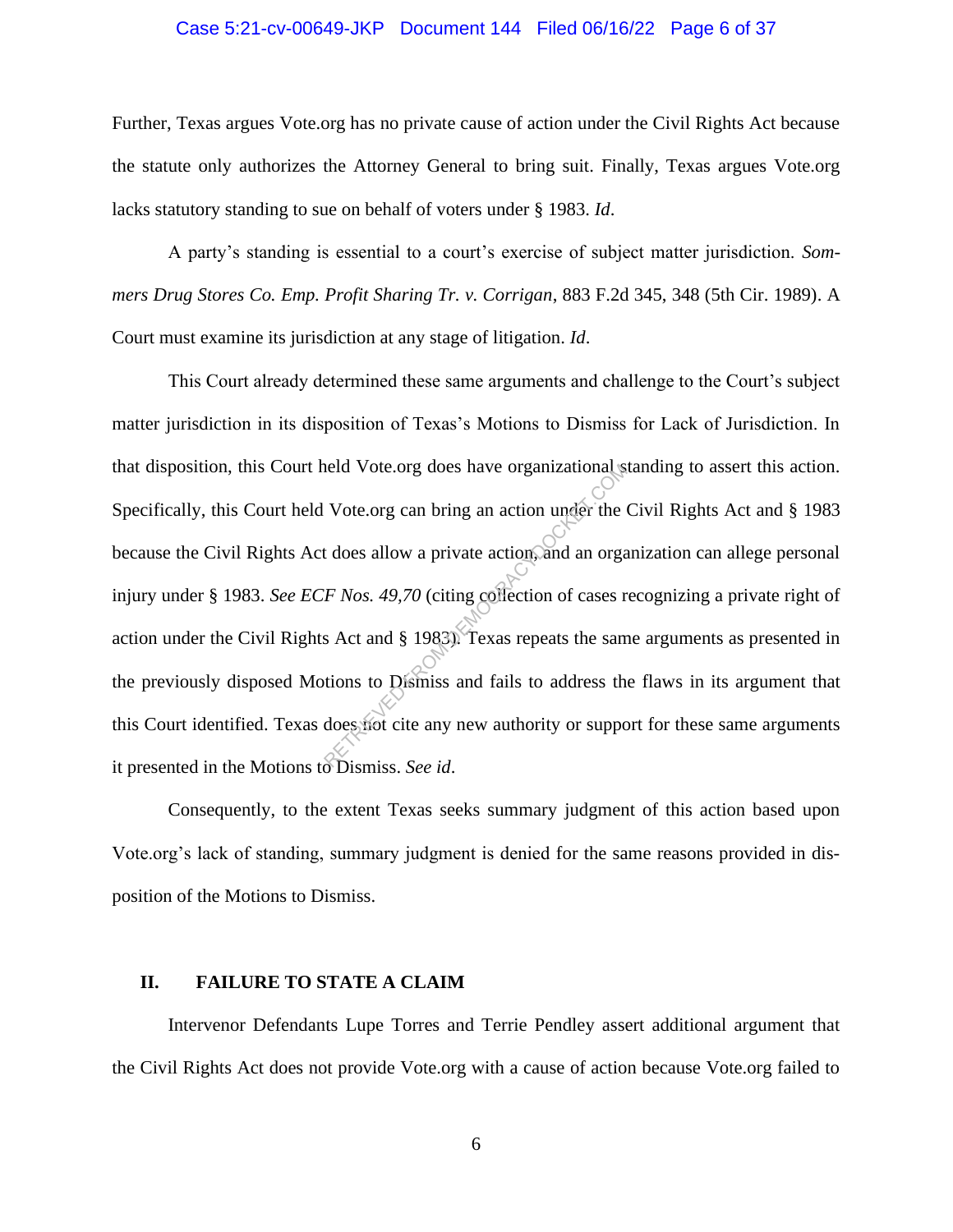## Case 5:21-cv-00649-JKP Document 144 Filed 06/16/22 Page 7 of 37

allege any racial discrimination. For this reason, Torres and Pendley assert Vote.org fails to state a claim under the Civil Rights Act, and they are entitled to judgment as a matter of law.

This Court addressed this same argument which cited the same supporting cases, in its disposition of Torres and Pendley's Motion to Dismiss. *See ECF Nos. 49,70*. In addressing this argument, this Court held it did not find support for the contention that Vote.org's cause of action challenging the Civil Rights Act failed because it did not allege racial discrimination. *See id*. This Court explained why Torres and Pendly's cited cases, *Broyles v. Texas*, 381 Fed.Appx. 370 (5th Cir. 2010) and *Kirksey v. City of Jackson*, 663 F.2d 659 (5th Cir. 1981), do not apply in this action and concluded, "the Court cannot find that a failure to allege racial motivation bars [Vote.org's] claim."

Consequently, to the extent Lupe Torres and Terrie Pendley seek summary judgment on any portion of this action based upon Vote.org's failure to state a claim due to their failure to assert racial discrimination, summary judgment is denied. Court cannot find that a failure to all<br>extent Lupe Torres and Terrie Pendley<br>sed upon Vote.org's failure to state a cla<br>mmary judgment.is denied.<br>MOTIONS FOR SUMMARY JUDGM

# **III. COMPETING MOTIONS FOR SUMMARY JUDGMENT**

# **LEGAL STANDARD**

# **1. Summary Judgment**

Summary judgment is appropriate if the record shows "there is no genuine dispute as to any material fact and the movant is entitled to judgment as a matter of law." Fed. R. Civ. P. 56(a); *Celotex Corp. v. Catrett*, 477 U.S. 317, 322 (1986); *see also Rodriguez v. Pacificare,*  Inc., 980 F.2d 1014, 1019 (5th Cir. 1993).<sup>5</sup> "A fact is material only if its resolution would affect the outcome of the action." *Wiley v. State Farm Fire & Cas. Co.*, 585 F.3d 206, 210 (5th Cir.

<sup>5</sup>Although 2010 amendments replaced "issue" with "dispute," the summary judgment standard "remains unchanged." Fed. R. Civ. P. 56 advisory committee notes (2010 amend.).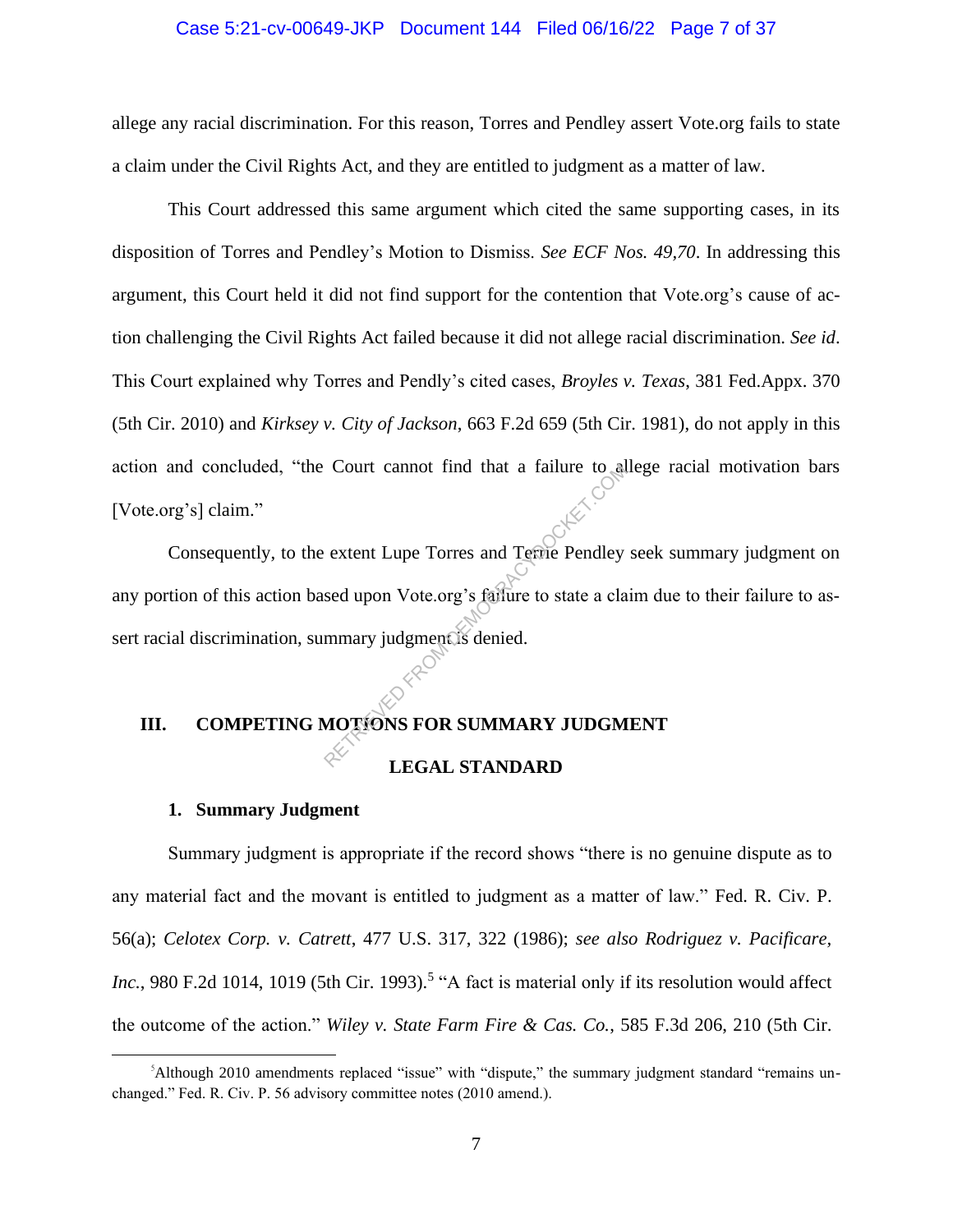## Case 5:21-cv-00649-JKP Document 144 Filed 06/16/22 Page 8 of 37

2009). A genuine dispute for trial exists if the record taken as a whole could lead a reasonable trier of fact to find for the nonmoving party. *Matsushita Elec. Indus. Co. v. Zenith Radio Corp.,* 475 U.S. 574, 587 (1986); *Bayle v. Allstate Ins. Co.*, 615 F.3d 350, 355 (5th Cir. 2010). Because there must be a genuine dispute of material fact, "the mere existence of *some* alleged factual dispute between the parties will not defeat an otherwise properly supported motion for summary judgment." *Anderson v. Liberty Lobby*, *Inc.*, 477 U.S. 242, 247-48 (1986).

The moving party bears the initial burden of informing the court of the basis for the motion and of identifying those portions of the record which demonstrate the absence of a genuine dispute of material fact or the appropriateness of judgment as a matter of law. *Celotex Corp.,* 477 U.S. at 323; *Adams v. Travelers Indem. Co.*, 465 F.3d 156, 163 (5th Cir. 2006). The movant is not required to negate the elements of the nonmovant's case but may satisfy its summary judgment burden by demonstrating the absence of facts supporting specific elements of the nonmovant's cause(s) of action. *Little v. Liquid Air Corp.*, 37 F. 3d 1069, 1075, 1076 n.16 (5th Cir. 1994). the appropriateness of judgment as a matrice of the nonmovant s case but<br>ravelers Indem. Co., 465 F.3d 156, 163 (<br>e elements of the nonmovant s case but<br>strating the absence of facts supportin<br>ion. Little v. Liquid Air Cor

To satisfy this burden, the moving party must provide affidavits or identify any portion of the pleadings, discovery or admissions that demonstrate the absence of a triable dispute of material fact. *Celotex Corp.*, 477 U.S. at 323; *Rodriguez*, 980 F.2d at 1019. "If the moving party fails to meet this initial burden, the motion must be denied, regardless of the nonmovant's response." *Pioneer Expl., L.L.C. v. Steadfast Ins. Co.*, 767 F.3d 503, 511 (5th Cir. 2014)(internal citation omitted). To be entitled to summary judgment on its own cause of action, a plaintiff must show there is no genuine dispute of material fact and establish each element of its cause of action as a matter of law. *Fontenot v. Upjohn Co*., 780 F.2 1190, 1194 (5th Cir. 1986).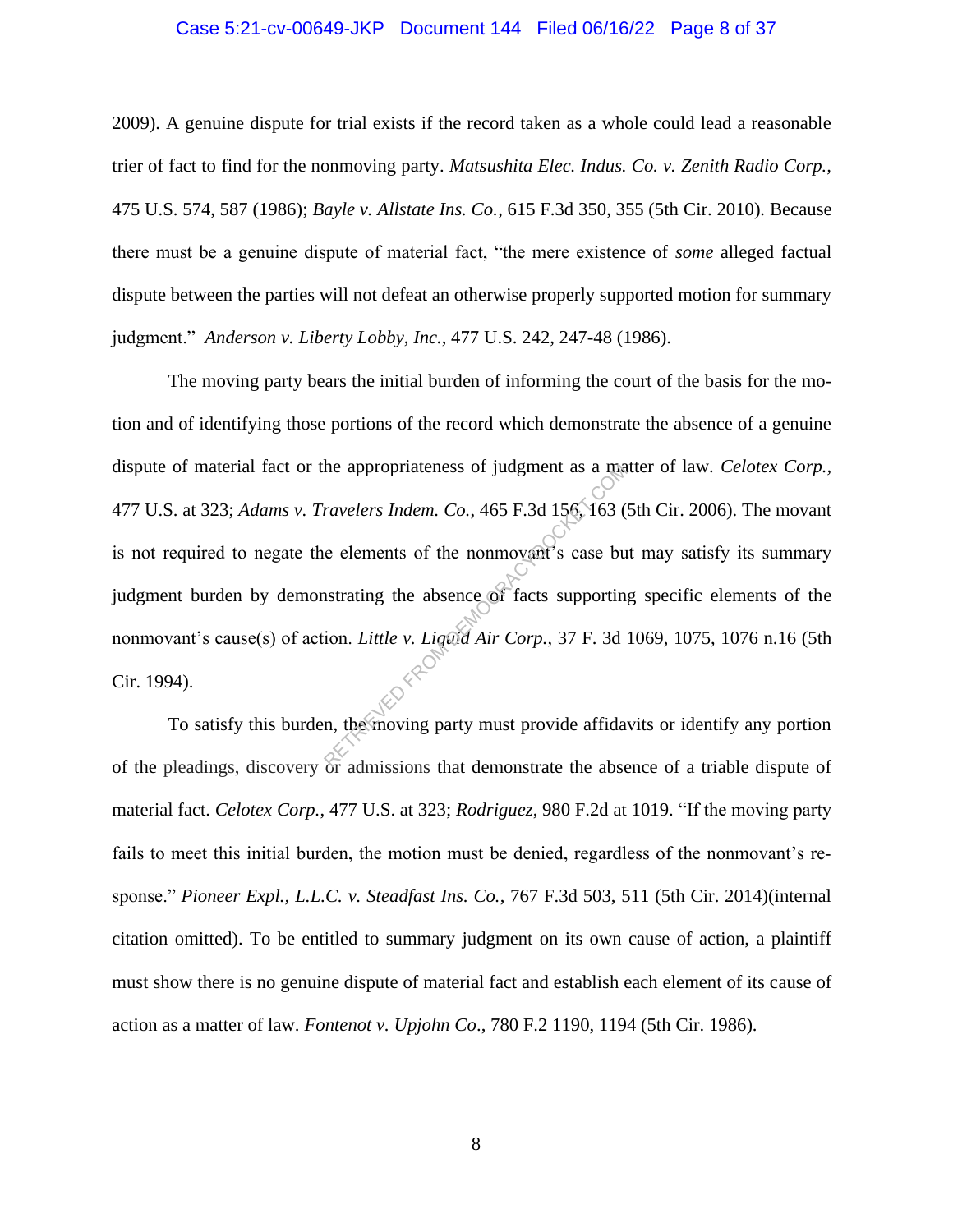# Case 5:21-cv-00649-JKP Document 144 Filed 06/16/22 Page 9 of 37

If the movant carries its initial burden, the burden shifts to the nonmovant to present competent summary judgment evidence showing the existence of a genuine dispute of material fact. *Matsushita*, 475 U.S. at 586-87; *see also* Fed. R. Civ. P. 56(c). Upon the shifting burden, "[u]nsubstantiated assertions, improbable inferences, and unsupported speculation are not sufficient to defeat a motion for summary judgment." *Brown v. City of Houston, Tex.*, 337 F.3d 539, 541 (5th Cir. 2003); *see also Eason v. Thaler,* 73 F.3d 1322, 1325 (5th Cir. 1996). The party opposing summary judgment is required to identify specific evidence in the record and to articulate the precise manner in which this evidence raises a genuine dispute of material fact. *Ragas v. Tenn. Gas Pipeline Co.*, 136 F.3d 455, 458 (5th Cir. 1998)(citing *Forsyth v. Barr,* 19 F.3d 1527, 1537 (5th Cir. 1994)). Trocket cc

# **2. Permanent Injunction**

A court may grant a permanent injunction upon a properly supported Motion for Summary Judgment. *Calmes v. United States*, 926 F. Supp. 582, 591 (N.D. Tex. 1996). To obtain permanent injunction, a plaintiff must demonstrate "(1) actual success on the merits; (2) a substantial threat that failure to grant the injunction will result in irreparable injury; (3) the threatened injury outweighs any damage that the injunction may cause the opposing party; and (4) the injunction will not disserve the public interest." *eBay Inc. v. MercExchange, L.L.C.*, 547 U.S. 388, 391 (2006); *O'Connor v. Smith*, 427 Fed. Appx. 359, 365 (5th Cir. 2011). The decision to grant or deny a permanent injunction is grounded in principles of equity and is in the discretion of the district court. *eBay Inc.*, 547 U.S. at 391; 15 U.S.C. § 1116(a).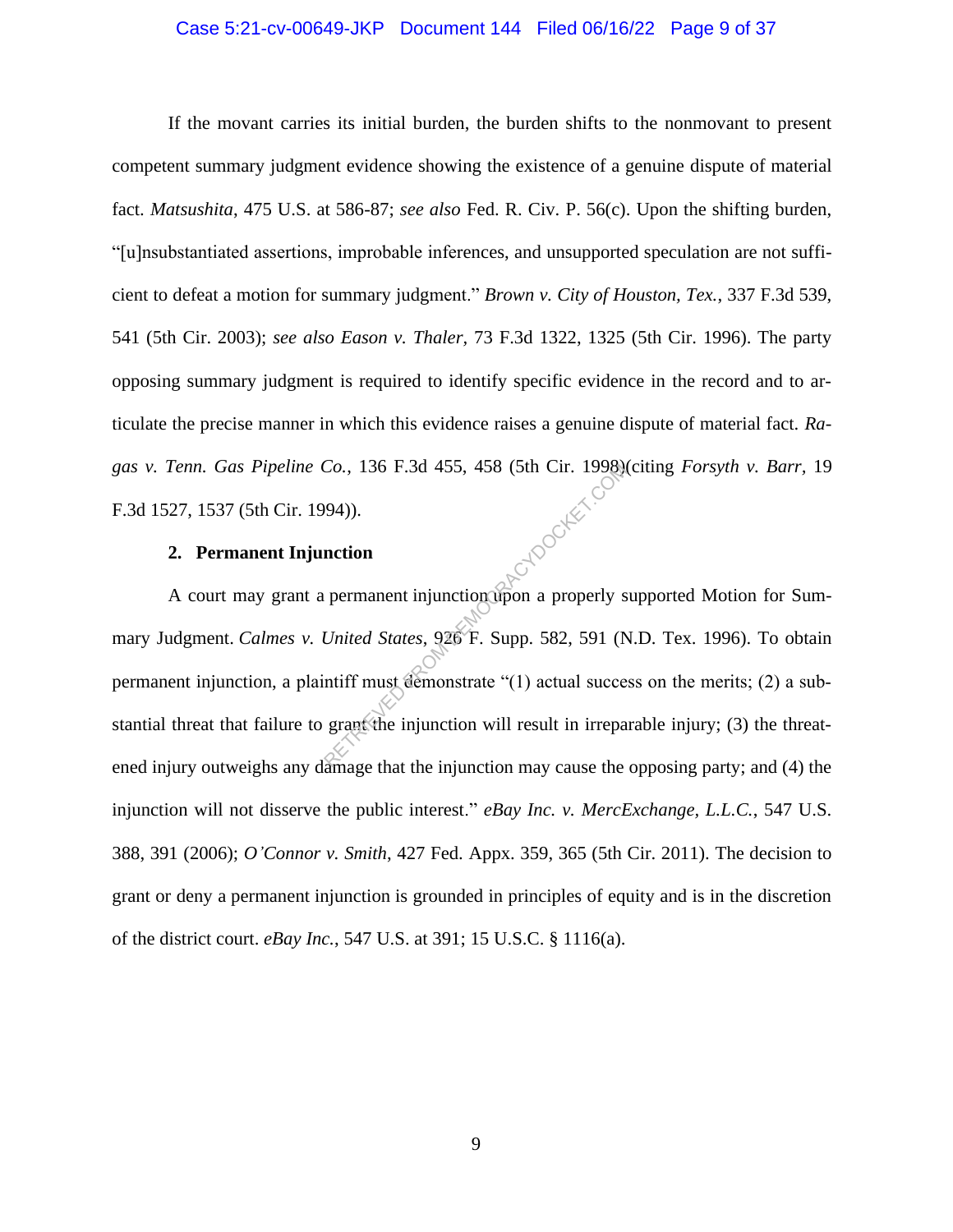#### **ANALYSIS**

## **1. Success on the Merits**

#### **A. Clarification of the Scope of Analysis**

All parties in this case, through their argument in the briefs and orally during hearing, attempt to expand the scope of this case to be a challenge to the prohibition of any electronic submission of the voter registration form in Texas. However, as revealed by the clear terms of § 13.143(d-2), which is the only Election Code provision challenged in this action, the challenges presented are limited in scope to the tender of a voter registration form by telephonic facsimile machine. Consequently, the Court's analysis and review of the legality and constitutionality of the "Wet Signature Rule" as defined for this action applies only to a registrant who chooses to submit a voter registration form by telephonic facsimile machine, not to the much broader scope of tender of a voter registration form through any electronic submission. A telephonic facsimile machine, sometimes referred to as "Fax" or "telefax," by definition, is "equipment which has the capacity to transcribe text or images, or both, from paper into an electronic signal and to transmit that signal over a regular telephone line onto paper." LawInsider.com/definitions. When using a telephonic facsimile machine, the transmission is sent to a telephone number connected to a printer or other output device. *See* Cornell Law School Legal Information Institute, citing 42 U.S.C.A. § 227(a)(3) (ruled unconstitutional on other grounds, *Barr v. Am. Ass'n of Political Consultants, Inc.*, 140 S. Ct. 2335, 2341 (2020)); *see also* Wikipedia. Court's analysis and review of the legalents<br>Solution for this action applies only to<br>orm by telephonic facsimile machine, no<br>tion form through any electronic submiss<br>of to as "Fax" or "telefax," by definition,<br>images, or

Similarly, Vote.org seeks to expand declaratory relief by requesting the Court declare "any other provisions requiring a voter to sign an application form with an original, wet signature in order to register to vote violates . . . the Civil Rights Acts and the First and Fourteenth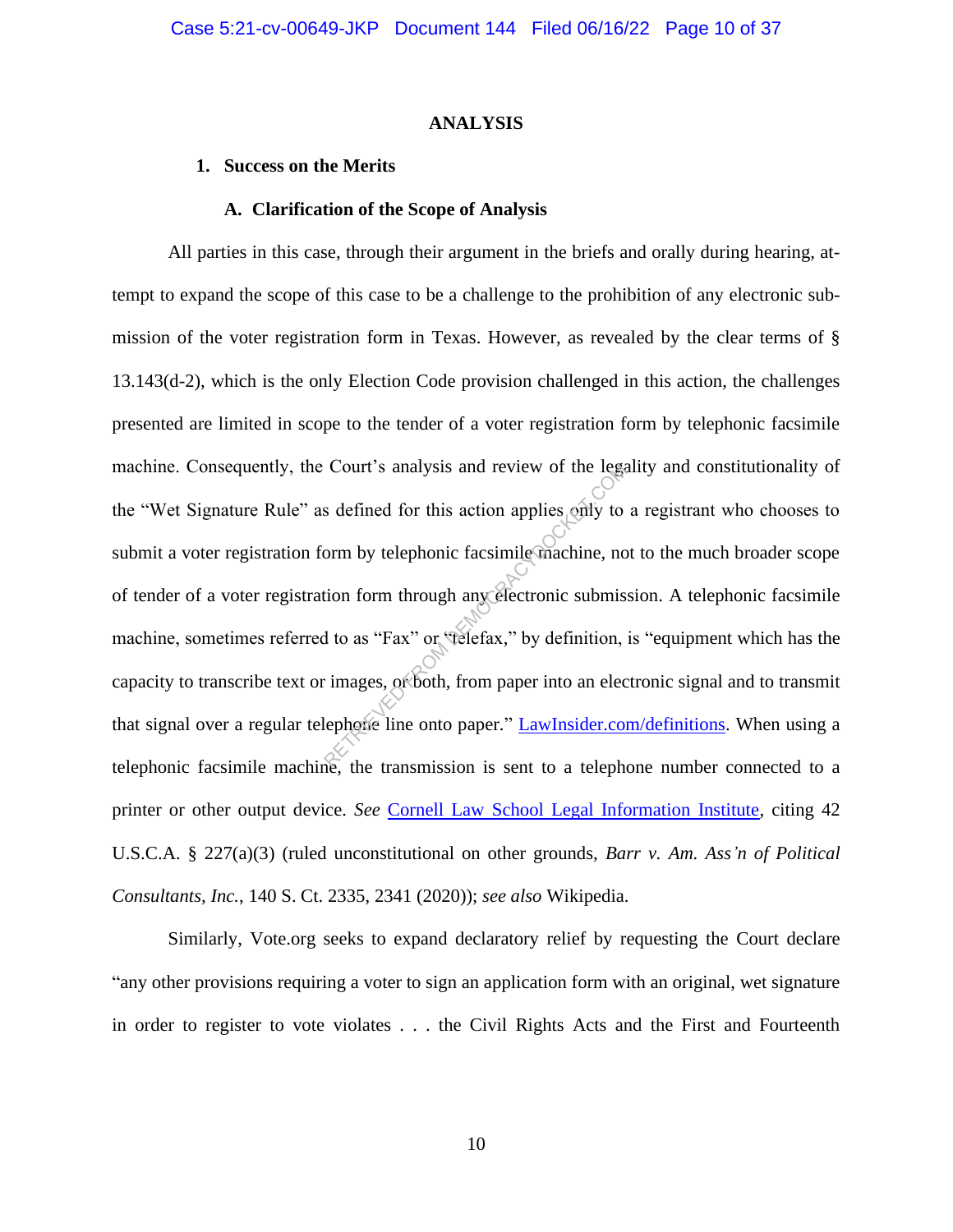Amendments of the U.S. Constitution." This expanded request for declaratory relief goes beyond Vote.org's statutory challenge, and therefore, is not properly before the Court.

Finally, the parties present the same arguments in their own Motions for Summary Judgments as they present in their Responses to the opposing parties' Motions for Summary Judgment. Consequently, this Court will analyze all parties' arguments pertinent to each cause of action, while applying the pertinent summary-judgment burdens of proof to each party.

# **B. CAUSE OF ACTION ONE: CIVIL RIGHTS ACT; 52 U.S.C. § 10101(a)(2)**

Section 1971 of the Civil Rights Act provides:

[n]o person acting under color of law shall . . . deny the right of any individual to vote in any election because of an error or omission on any record or paper relating to any application, registration, or other act requisite to voting, if such error or omission is not material in determining whether such individual is qualified under State law to vote in such election.<br>C. § 10101(a)(2). Civil Rights Act provides:<br>
nder color of law shall . . . dengothe right<br>
because of an error or omission on any r<br>
n, registration, or other act-requisite to vo<br>
rial in determining whether such individuals<br>
uch election.

52 U.S.C. § 10101(a)(2).

Framing this language of the Civil Rights Act as it pertains to this action: Texas cannot deny a citizen the right to vote based upon the citizen's failure to provide a wet signature on a copy of the registration form in conjunction with a voter registration form submitted previously by telephonic facsimile machine, if this wet signature is not material in determining whether the registrant is qualified to vote. *See id.* In this context, the Court must look to Texas law to determine the requirements to be qualified to vote.

Texas Election Code 11.002(a) enumerates the requirements to be *qualified* to vote:

In this code, "qualified voter" means a person who: (1) is 18 years of age or older; (2) is a United States citizen; (3) has not been determined by a final judgment of a court exercising probate jurisdiction to be: (A) totally mentally incapacitated; or (B) partially mentally incapacitated without the right to vote; (4) has not been finally convicted of a felony or, if so convicted, has: (A) fully discharged the per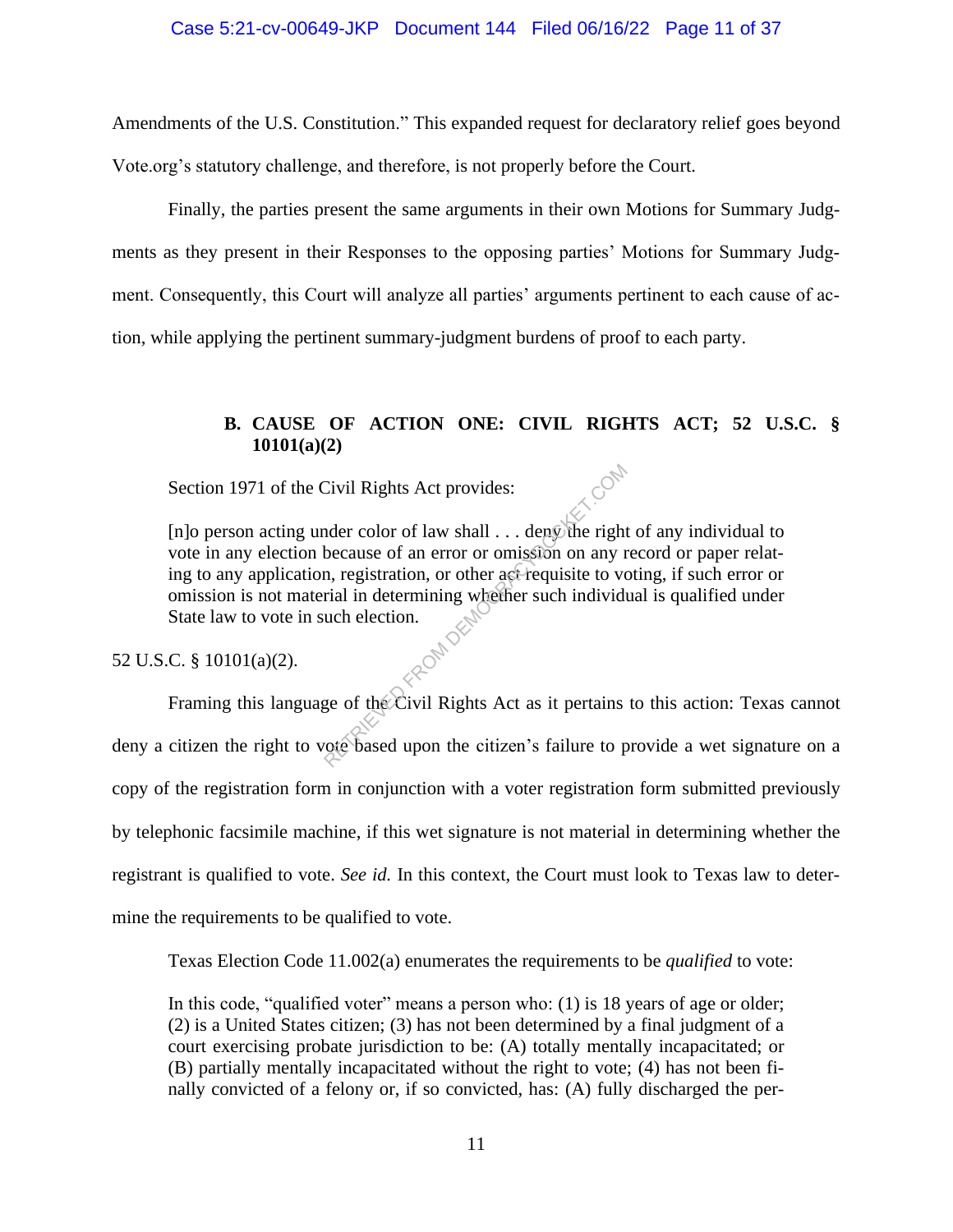son's sentence, including any term of incarceration, parole, or supervision, or completed a period of probation ordered by any court; or (B) been pardoned or otherwise released from the resulting disability to vote; (5) is a resident of this state; and (6) *is a registered voter*….

Tex. Elec. Code Ann. § 11.002(a) (2011)(emphasis added). Following § 11.002(a)(6), to be *eli-*

*gible to register* to vote, Texas Election Code 13.001 equally requires:

a person must: (1) be 18 years of age or older; (2) be a United States citizen; (3) not have been determined by a final judgment of a court exercising probate jurisdiction to be: (A) totally mentally incapacitated; or (B) partially mentally incapacitated without the right to vote; (4) not have been finally convicted of a felony or, if so convicted, must have: (A) fully discharged the person's sentence, including any term of incarceration, parole, or supervision, or completed a period of probation ordered by any court; or (B) been pardoned or otherwise released from the resulting disability to vote; and  $(5)$  be a resident of the county in which application for registration is made….

Tex. Elec. Code Ann. § 13.001 (2011). To register to vote in Texas, a registrant must fill out and submit a voter registration form to a voter registrar. Tex. Elec. Code Ann. § 13.002 (2021). A voter "registration application must be in writing and signed by the applicant." Tex. Elec. Code § 13.002(b). A registrant may submit a voter registration form to the county registrar by personal delivery, by mail, or by telephonic facsimile machine. Tex. Elec. Code § 13.002(a). vote; and (5) be a resident of the county<br>de....<br>001 (2011). To register to vote in Texas,<br>form to a voter registrar Tex. Elec. Coo<br>on must be in writing and signed by the a<br>submit a voter registration form to the<br>phonic f

# **1. Summary Judgment Arguments**

Texas<sup>6</sup> contends it is entitled to summary judgment on the Civil-Rights-Act cause of action on two bases: (1) the requirement that a telephonic-facsimile registrant also submit a copy of the original form with a wet signature is material to determination of the registrant's qualification<sup>7</sup> to vote, and (2) no registrant is denied the right to vote even if a registration form submitted by telephonic facsimile is rejected. *ECF No. 108, pp. 24-25; ECF No. 109, pp. 9-13*. With regard

<sup>&</sup>lt;sup>6</sup> All Defendants and Intervenor Defendants join in these arguments or present the same arguments in their own Motion for Summary Judgment.

 $<sup>7</sup>$  Texas and Vote.org use the terms "qualification to vote" and "eligibility to vote" interchangeably. However, the</sup> Civil Rights Act specifically focuses on a voter's qualification to vote. For this reason, the Court will presume the parties' use of "eligibility" is intended to mean "qualification." The Court will analyze only whether the Wet Signature Rule is material to determining a registrant's qualification to vote.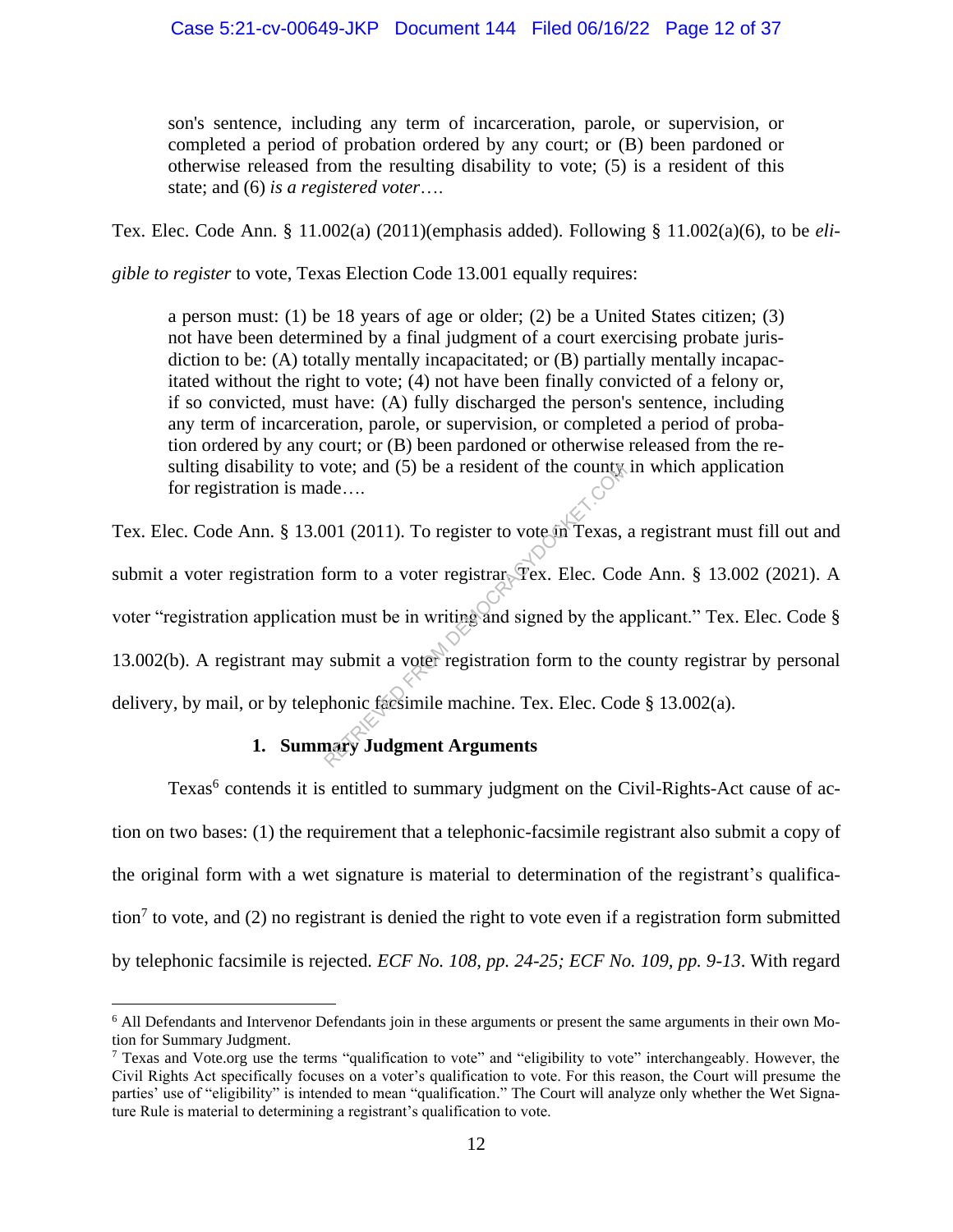## Case 5:21-cv-00649-JKP Document 144 Filed 06/16/22 Page 13 of 37

to the first argument, Texas argues it is well settled that "requiring a signature" on a registration form is material to determining whether a voter is qualified to vote. Following this precedent, because the Wet Signature Rule simply requires those who register by telephonic facsimile machine provide a signature, it is material to helping Texas elections administrators determine whether a registrant is qualified to vote. Texas contends there are two reasons that "requiring a signature" is material to the determination of a registrant's qualification to vote. First, the governmental interest in the prevention of fraud requires that elections administrators have a means to verify the registrant is the person they claim to be. Second, a signature is an affirmative confirmation by the registrant that the information provided is correct.

Next, Texas contends the Wet Signature Rule does not deny any person the right to vote, and therefore, cannot be determined to violate the Civil Rights Act. Because a telephonicfacsimile registrant is informed and permitted to resubmit the proper registration form if it is deemed incomplete due to the omission of a wet signature, Texas contends no voter is denied the right to vote, and therefore, the Civil Rights Act cannot be implicated. at the information provided is correct.<br>
s the Wet Signature Rule does not deny<br>
etermined to violate the Civil Rights<br>
med and permitted to resubmit the prop<br>
ne omission of a wet signature, Texas con<br>
the Civil Rights Ac

In response, and in its own Motion for Summary Judgment, Vote.org contends it is entitled to summary judgment declaration that the Wet Signature Rule violates the Civil Rights Act because a wet signature is not material to determination of an individual's qualification to vote. *ECF No. 111, pp. 8-12*. Specifically, Vote.org contends the requirement that a prospective voter who seeks to register by telephonic facsimile machine also submit an additional wet signature on the original voter registration form does not relate to any of the statutory requirements to be qualified to vote. The Wet Signature Rule does not support Texas's asserted interest in preventing fraud or ensuring the registrant's identity or accuracy of information provided.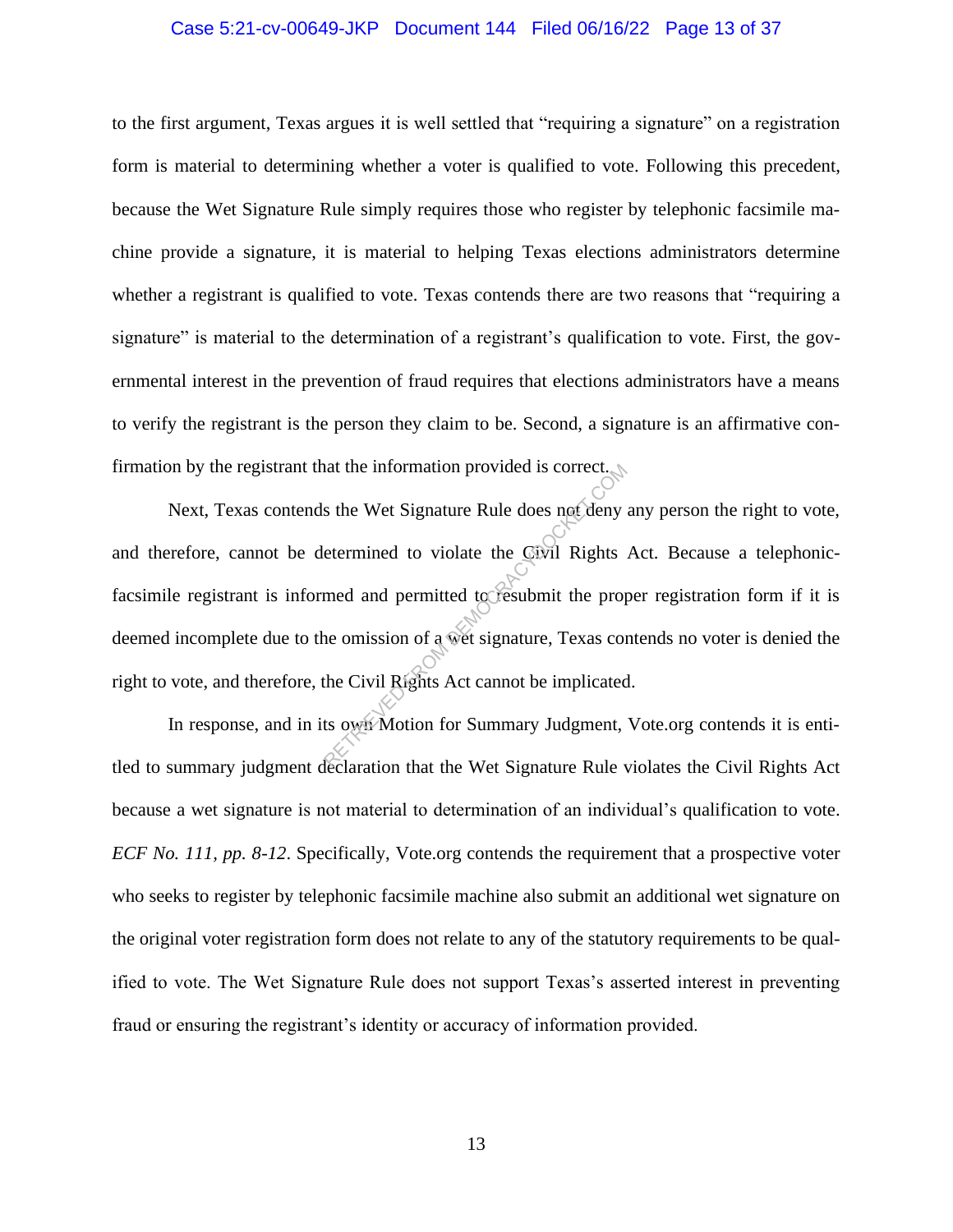## **2. Substantive Analysis**

# **Texas's Motion for Summary Judgment**

## **Argument One: Whether the Wet Signature Rule Denies the Right to Vote**

As a preliminary argument, Texas contends the Wet Signature Rule does not deny a citizen the right to vote because any registrant who submits an incomplete voter registration form is notified and given an opportunity to cure any deficiency. Because it does not deny anyone the right to vote, the Wet Signature Rule cannot violate the Civil Rights Act.

Vote.org attempts to reframe the injury necessary to implicate the Civil Rights Act to a direct denial of the right to vote. However, a restriction need not be directly fatal to the right to vote to be violative of the Civil Rights Act. The language of the statute states a voter cannot be denied the right to vote because of "an error or omission on any . . . paper relating to any application, registration, or other act requisite to voting.  $\mathbb{R}^3$  52 U.S.C. § 10101(a)(2). Based upon the specific language of the statute, Texas's argument that the Civil Rights Act cannot be violated by the Wet Signature Rule must fail. RETRIEVED FROM DEMOCRACYDOCKET.COM

Further, the undisputed facts defeat this argument. The parties do not dispute that registration applications containing a graphic image of a signature are deemed incomplete and rejected because they are not "signed by the applicant." *ECF No. 111, App. p. 89 (Elfant Dep. 67:6- 20), p. 201 (Callanen Resp. to Pl.'s Interrogs. No. 1*); *ECF No. 108, App. (Garza Dep. pp. 85- 88)*. Defendant Michael Scarpello admits, "[i]f you can't register to vote, you can't vote. [The Wet Signature Rule] makes it harder to register to vote …" *ECF No. 111, App. p. 182 (Scarpello Dep., at p. 101:2-8)*.

If a registrant does not timely cure the deficiency by providing a form with a wet signature, the registrant will not be registered to vote, and therefore, cannot vote. *ECF No. 111, App.*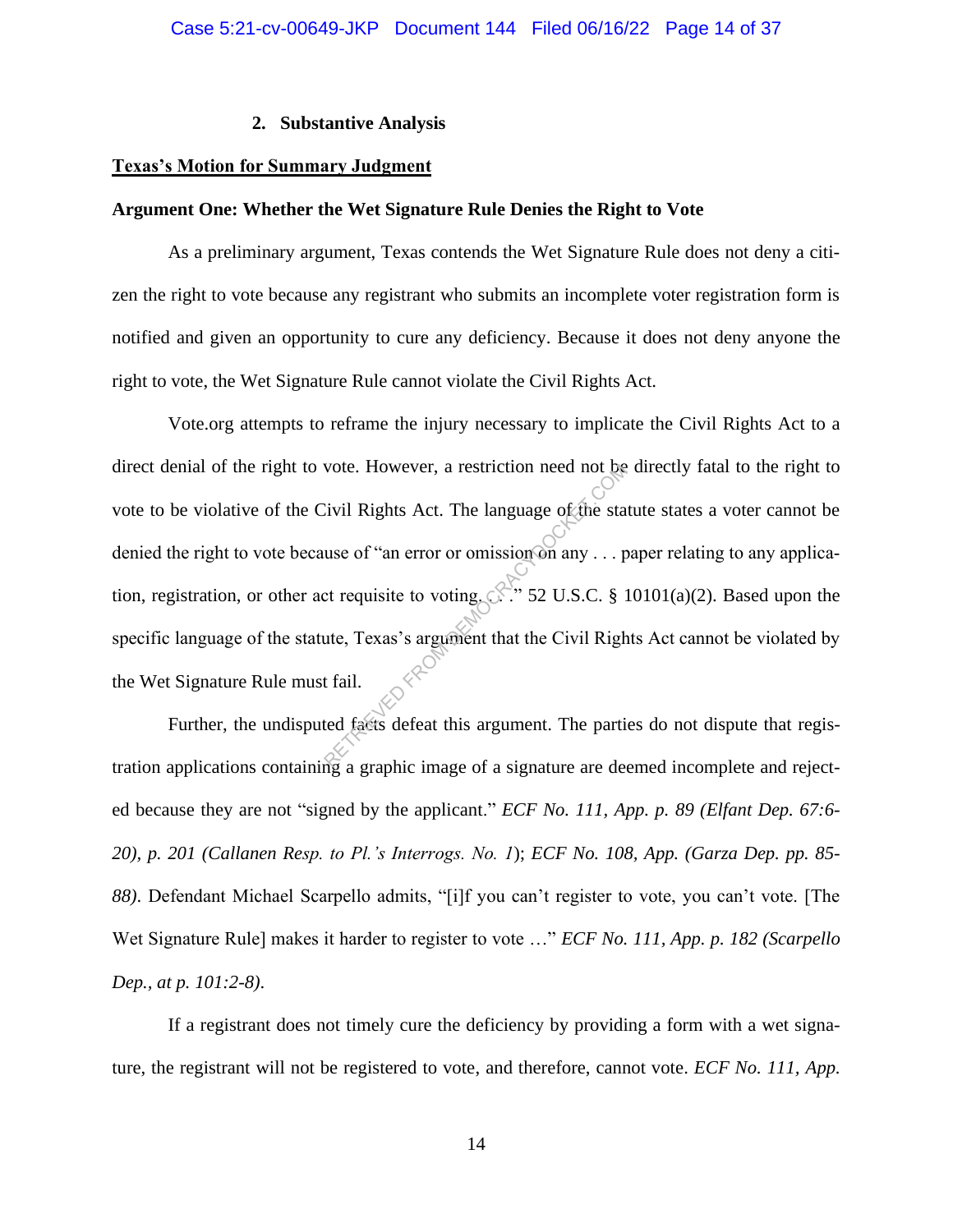## Case 5:21-cv-00649-JKP Document 144 Filed 06/16/22 Page 15 of 37

*p. 265 (Elfant Dep. 172:5-175:4), p. 86 (Callanen Dep. pp. 248), 190-91 (Scarpello Dep, pp. 184:15-186:14)*. Even if the registrant has the opportunity to cure any deficiencies, a registrant who is unable to print or provide postage for the form or one who is unable to personally deliver the form will not be registered to vote, and therefore, cannot vote. *See id*.

Consequently, the Wet Signature Rule imposes an avenue to deny a citizen the right to vote due to "an error or omission on any record or paper relating to any application, registration, or other act requisite to voting." *See* 52 U.S.C. § 10101(a)(2). This error or omission of a wet signature on a supplemental copy of the voter registration form of a registration submitted by telephonic facsimile machine necessarily implicates and poses the potential threat to a citizen's right to vote. Although the registrant has multiple choices of the manner in which to submit a voter registration form, the Wet Signature Rule may still be violative of the Civil Rights Act. registrant has multiple choices of the m<br>registrant has multiple choices of the m<br>Wet Signature Rule may still be violative<br>as's preliminary argument must fail, ar<br>Rule violates the Civil Rights Act.<br>Texas's Signature Requ

For this reason, Texas's preliminary argument must fail, and the Court will determine whether the Wet Signature Rule violates the Civil Rights Act.

# **Argument Two: Whether Texas's Signature Requirement Violates the Civil Rights Act**

First, in making this argument, Texas attempts to expand the scope of the Court's scrutiny of § 13.143(d-2) to be whether Texas's requirement of a signature on the voter registration form is violative of the Civil Rights Act. Through these semantics, Texas attempts to subtly strengthen the importance of § 13.143(d-2) by re-framing Vote.org's challenge to be contesting Texas's "requirement of a signature." However, Vote.org is not challenging Texas's requirement of a signature on the voter registration form, nor is Vote.org disputing or challenging the importance of the requirement that the registration form submitted by telephonic facsimile machine be "signed by the applicant." Through its challenge in this action, Vote.org does not attempt to eliminate the requirement that a voter registration form contain a signature. Instead, Vote.org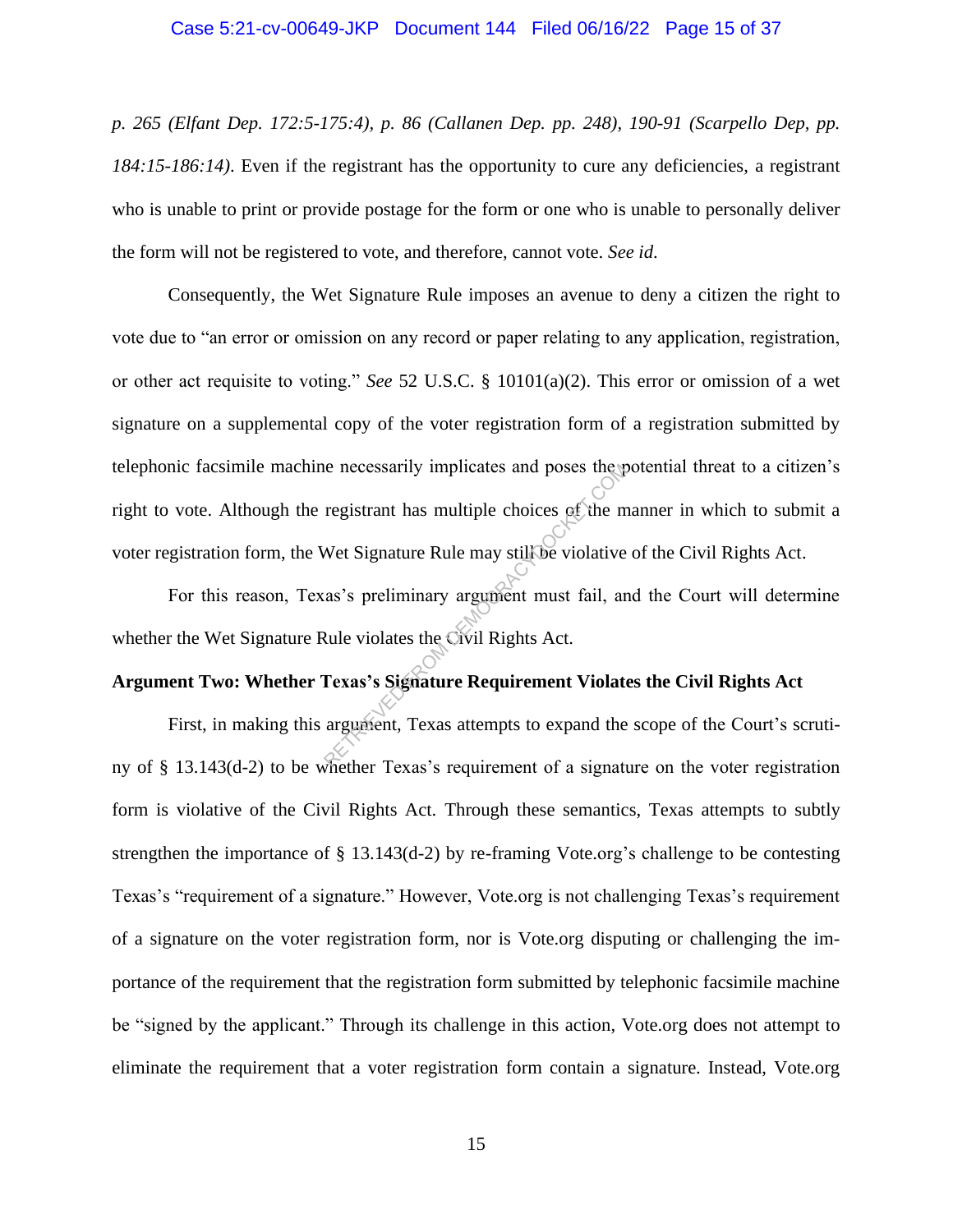# Case 5:21-cv-00649-JKP Document 144 Filed 06/16/22 Page 16 of 37

challenges the requirement that a registration form submitted by telephonic facsimile machine also be supplemented with a mailed or delivered copy of the registration form containing a wet signature. For this reason, to the extent Texas argues the requirement of a signature on the voter registration form is material to determination whether the applicant is qualified to vote, this argument is misguided and must fail under the facts and challenges of this action.

The true issue of this matter is Texas seeks to conform the meaning of the term "signed by the applicant," as required in Texas Election Code § 13.002<sup>8</sup>, to be "wet signature," only, when applied in the context of a voter registration form submitted by telephonic facsimile machine.

Nowhere in the Texas Elections Code is "signed by the applicant" defined or limited to a wet signature, only. Elsewhere in the Election Code, a graphic image of a signature is accepted to render a registrant's form complete. The parties do not dispute that Texas accepts voter registration forms submitted electronically through the Texas Department of Public Safety (DPS). *ECF No. 111, App. p. 92 (Elfant Dep. pp. 107-108), p. 139 (Ingram Dep. pp. 81-82).* To provide this service to those requesting it, DPS combines the registrant's personal information provided through the DPS services rendered with an image of the applicant's signature that is held within DPS's database. *Id*. Texas accepts these electronic submissions as complete registration and holds the voter's signature electronically when submitted through this avenue. *Id*. Texas does not require those who register through DPS to also provide a hard copy of the registration form with a wet signature. *See id*. As Elections Code is "signed by the applicent are in the Election Code, a graphic image complete. The parties do not dispute the complete. The parties do not dispute the complete the complete of the complete of the applic

In other Texas statutory provisions, a graphic image of a signature is widely accepted as true and correct and the binding inscription of the signatory. For example, under the Texas Business & Commerce Code, "(a) A record or signature may not be denied legal effect or enforcea-

<sup>8</sup> A voter "registration application must be in writing and signed by the applicant." Tex. Elec. Code § 13.002(b).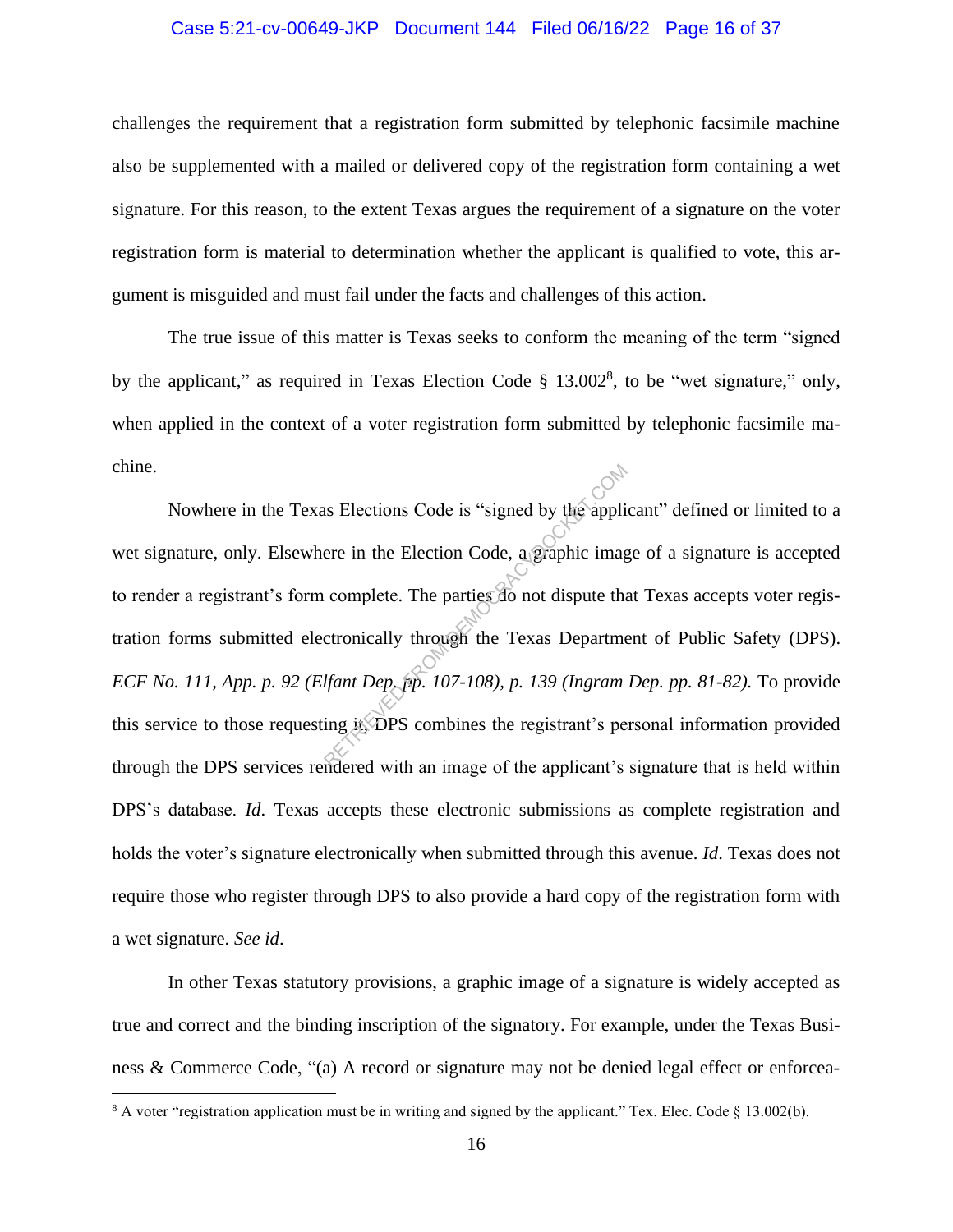# Case 5:21-cv-00649-JKP Document 144 Filed 06/16/22 Page 17 of 37

bility solely because it is in electronic form; (b) A contract may not be denied legal effect or enforceability solely because an electronic record was used in its formation; (c) If a law requires a record to be in writing, an electronic record satisfies the law; (d) If a law requires a signature, an electronic signature satisfies the law." Tex. Bus. & Comm. Code Ann. § 322.007(d); Uniform Electronic Transactions Act. Similarly, electronic signatures are accepted in executing an advance health directive, Tex. Health & Safety Code § 166.011, signing a divorce decree, *see Bartee v. Bartee*, No. 11-18-0017-CV, 2020 WL 524909, at \*3 (Tex. Ct. App. Jan. 31, 2020), and closing on real property, Tex. Prop. Code Ann. § 12.0013.

In making this argument that "signed by the applicant" can only mean a wet signature, Texas provides abundant evidentiary and legal support for the conclusion that a signature is important and vital to determine a voter's qualification to vote; however, Texas fails to show or explain why a *wet signature* is required in this instance to determine the registrant's qualification to vote. Texas fails to demonstrate why the signature provided on the registration form submitted by telephonic facsimile is any less reliable than the wet signature provided on the later submitted copy. Texas also does not provide evidence or argument to show how the required wet signature relates to any of the statutory enumerations for being qualified to vote. *See* Tex. Elec. Code § 11.002. ment that "signed by the applicant" can<br>identiary and legal support for the concl<br>is equired in this instance to determine the<br>trate why the signature provided on the<br>trate why the signature provided on the<br>investigate tha

Texas argues the registrant's wet signature confirms the accuracy of information provided; however, the signature provided through telephonic facsimile machine must also provide this attestation. <sup>9</sup> Tex. Elec. Code Ann. § 13.122 (2006); *ECF No. 111, App. pp. 175-176 (Scarpello* 

<sup>9</sup> Texas Election Code 13.122: (a) In addition to the other statements and spaces for entering information that appear on an officially prescribed registration application form, each official form must include: (1) the statement: "I understand that giving false information to procure a voter registration is perjury and a crime under state and federal law. . . . (13) a statement warning that a conviction for making a false statement may result in imprisonment for up to the maximum amount of time provided by law, a fine of up to the maximum amount provided by law, or both the imprisonment and the fine. . . .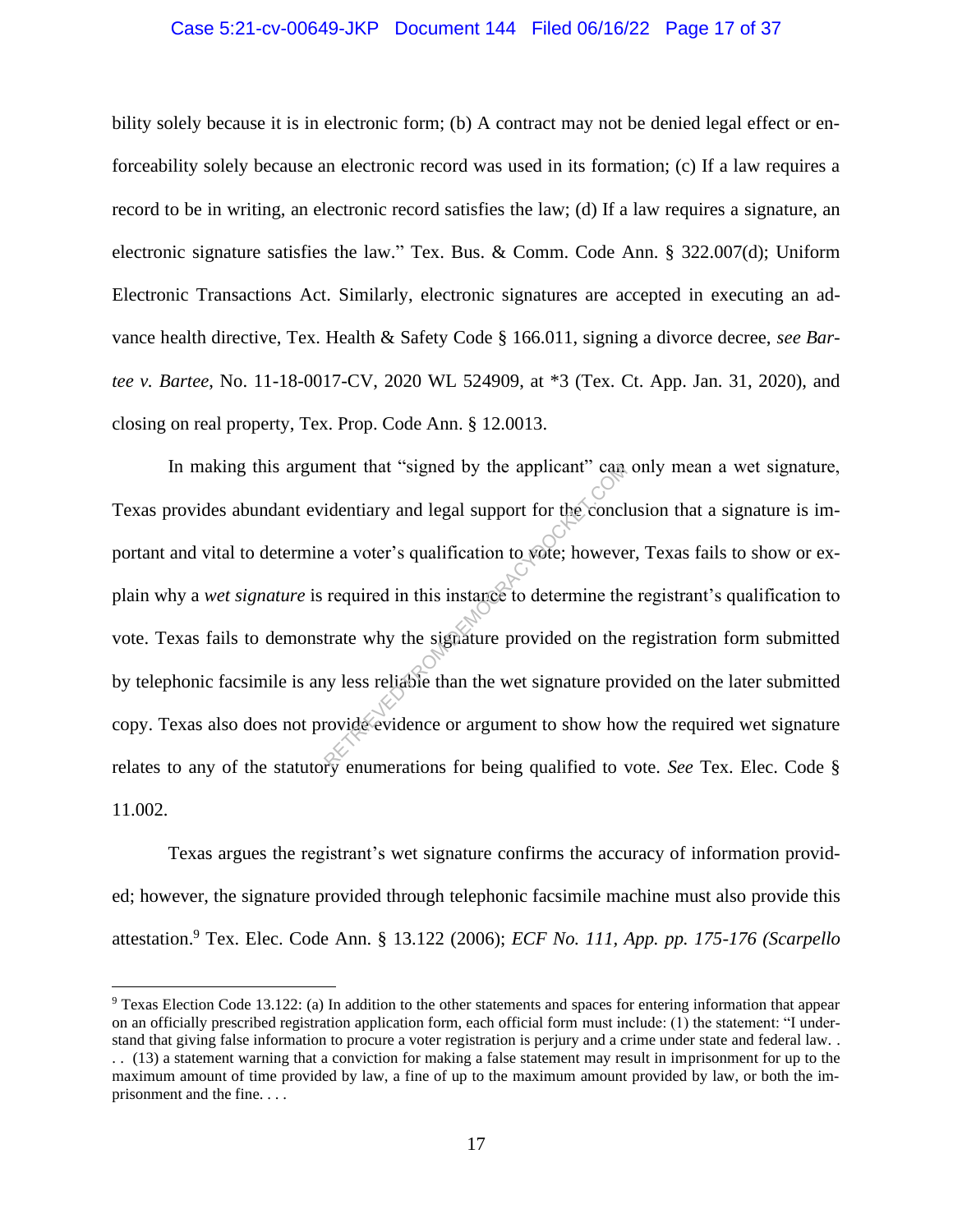*Dep. pp. 67, 75), p. 270 (Scarpello Answer to Int.), p. 115 (Hailey Dep. pp. 49-53), p. 97 (Elfant Dep. pp. 129-130)*. Consequently, the voter submits effective attestation of the accuracy of the information provided through the registration form submitted by telephonic facsimile machine. Although Texas asserts "[a] signature" performs this function, Texas does not show or provide proof or legal support demonstrating these attestations of accuracy are only valid or effective through submission of a wet signature.

Texas also asserts its interest in fraud prevention makes the Wet Signature Rule material to determining a registrant's qualification to vote. Again, Texas provides no evidence or support for its argument that a wet signature is necessary to prevent voter registration fraud. Texas provides no credible evidence that a wet signature submitted by mail or personal delivery is less susceptible to fraud than the imaged counterpart submitted by telephonic facsimile machine. The other forms of voter registration through submission of the postcard by mail or personal delivery also carry the same risk of voter fraud, as it is undisputed that no one checks the registrant's identity to verify accuracy, or lack of fraud, and the registration form is only reviewed for completeness upon receipt. *ECF No. 11, App. p. 176 (Scarpello Dep. pp. 74-78), p. 97 (Elfant Dep. pp. 129-30)*. Consequently, Texas does not provide evidence or support to demonstrate a wet signature on a copy of the registration form is any different or more reliable than the signature submitted by telephonic facsimile machine or that this wet signature is material to determination whether a voter is qualified to vote. Expective is necessary to prevent voter reduced that a wet signature submitted by mail<br>imaged counterpart submitted by teleph<br>tion through submission of the postcard<br>voter fraud, as it is undisputed that no<br>or lack of fra

Texas asserts that errors during the implementation of Vote.org's web app in 2018 supports the Wet Signature Rule and the conclusion that a wet signature is material in determining a registrant's qualification to vote. However, the summary judgment evidence provided demonstrates these errors have been corrected. *ECF No. 108, App. p. 269 (Elfant Dep. 188:8-15)*. Re-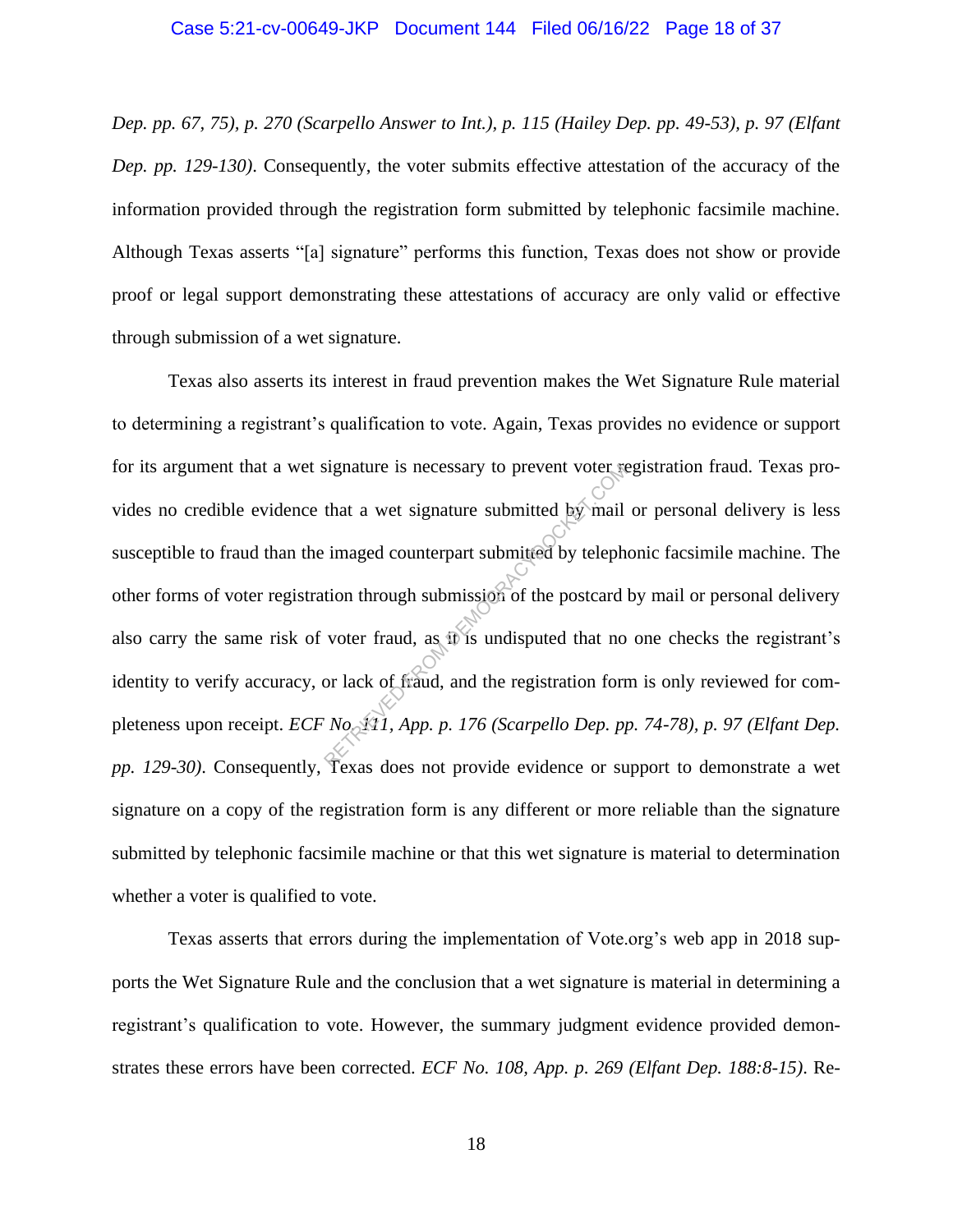## Case 5:21-cv-00649-JKP Document 144 Filed 06/16/22 Page 19 of 37

gardless, even if the glitches in Vote.org's web app still exist, the Texas Elections Administrators have authority to reject any voter registration form if it is illegible or otherwise incomplete, regardless of the manner of submission. If telephonic facsimile transmission is poor or renders an illegible form or signature, or is subject to other omission, then according to Elections Code and Texas's own admission, the form shall be rendered incomplete and the registrant provided an opportunity to cure the omissions or errors. *ECF No. 111, App. p. 161 (Lopez Dep. pp. 124-125), Paxton App. at 426, Ingram Dep. at 202:13–203:1; ECF No. 108 App. p. 206 (Callanen Dep. at 248:3–7); pp. 514-15 (Lopez Dep. at 124:17–125:7).* The Wet Signature Rule is not necessary to impart this authority to reject a registration form that is illegible or otherwise incomplete, regardless of the avenue in which it is submitted.

For these reasons, Texas fails to prove entitlement to summary judgment on the Civil Rights Act cause of action as a matter of law. Texas's Motion for Summary Judgment on this cause of action is denied. Exas fails to prove entitlement to sum<br>as a matter of law. Texas's Motion for<br>as a matter of law. Texas's Motion for<br>as a matter of law. Texas's Motion for<br>and the Motion for Summary Judgment on this can<br>argument the Motio

# **Vote.org's Motion for Summary Judgment**

In support of its Motion for Summary Judgment on this cause of action, Vote.org provides evidence of the county registrars' admission that they do not use any signature to check for "fraud" or to verify identity during the registration process. *ECF No. 111, App. pp. 178-79 (Scarpello Dep. 84:3-85:1), 166 (Pendley Dep. 70:14-18, 71:18-21).* The registrars do not compare the telephonic-facsimile submitted signature against the wet signature, nor do they use either signature for identity verification purposes. *ECF No. 108, App. p. 248 (Elfant Dep. p. 104:19- 22), p. 177 (Scarpello Dep. p. 77:4-6), p. 108 (Garza Dep. p. 103:19-22).* The signature provided during the registration phase is saved electronically for comparison if a voter fraud investigation is initiated or undertaken. *ECF No. 111, App. pp. 78-79 (Callanen Dep. at pp. 111-115)*.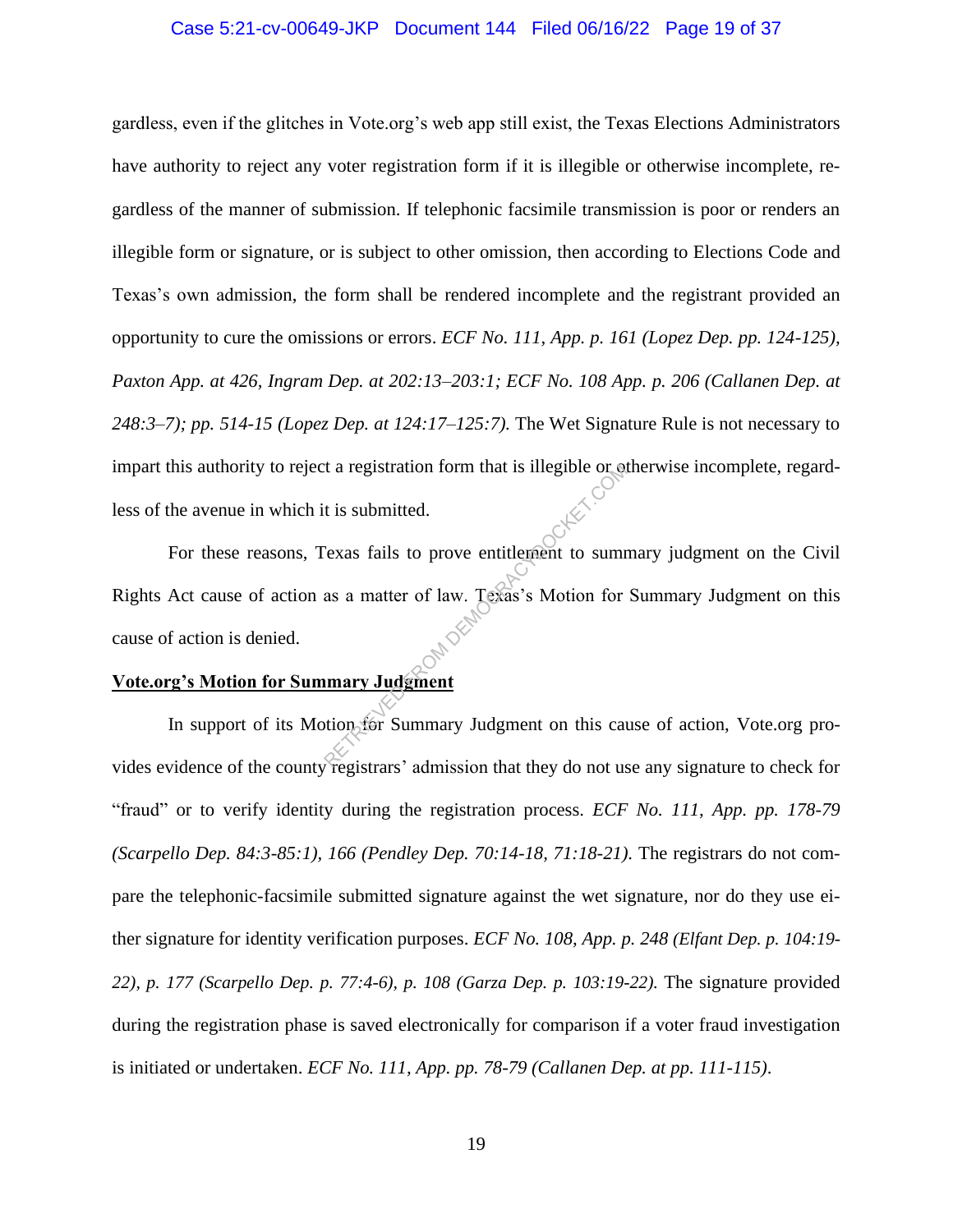## Case 5:21-cv-00649-JKP Document 144 Filed 06/16/22 Page 20 of 37

At the registration stage, the Elections Administrator checks only that the registrant provided all required information, provided attestation of the accuracy of this information, and the form is otherwise "complete." *Id. (Callanen Dep. at pp. 159:2-6); (Garza Dep., at 107:17- 108:1)*. The Election Administrators do not exercise any discretion or substantive review upon submission of a voter registration form other than to ensure it is complete and legible. *Id*.; *ECF No. 111, App. p. 176 (Scarpello Dep. pp. 74-78), p. 97 (Elfant Dep. pp. 129-30)*.

Vote.org provides summary judgment evidence that when a registrant submits a registration form by postcard, the Elections Administrator scans the postcard, including the voter's signature and stores this information electronically. The original postcard with the wet signature is not saved or stored for later use. *ECF No. 111, App. p. 81 (Callanen Dep. p. 135).*

Vote.org provides summary judgment evidence that when a registrant registers to vote through any form or through DPS, the voter information and electronic signature is sent to the Texas Secretary of State. *ECF No. 111, App. pp. 92-93 (Elfant Dep., at 107:13-108:17, 109:22- 110:8).* The Secretary of State checks that individual's "last name, the date of birth, and whatever number provided, either their driver's license number or [S]ocial [Security number]" against the information in the DPS database. *ECF No. 111, App. (Ingram Dep. at pp. 70:6-71:17); ECF No. 108*, *App*. *pp. 92-93 (Elfant Dep., at 107:13-108:17, 109:22-110:8)*. If those fields match, the voter is assigned a voter-unique identifier (VUID). *Id*. Neither the Secretary nor any Election Administrator uses a "wet" signature to determine a registrant's qualification to vote. *Id.* The Secretary of State's office does not have access to the registrant's "wet" signature. *ECF No. 111, App. (Torres Dep. at pp. 44:19-45:14, 70:5-8); (Pendley Dep. at pp. 50:14-51:5, 52:16-53:5, 75:5-16); (Ingram Dep., at pp. 74:1-13).*  mation electronically. The original postes<br>use. *ECF No. 111, App. p. 81 (Callanen .*<br>ummary judgment evidence that when a<br>h DPS, the voter information and electr<br>*CF No. 111, App. pp. 92-93 (Elfant Dep.*<br>te checks that in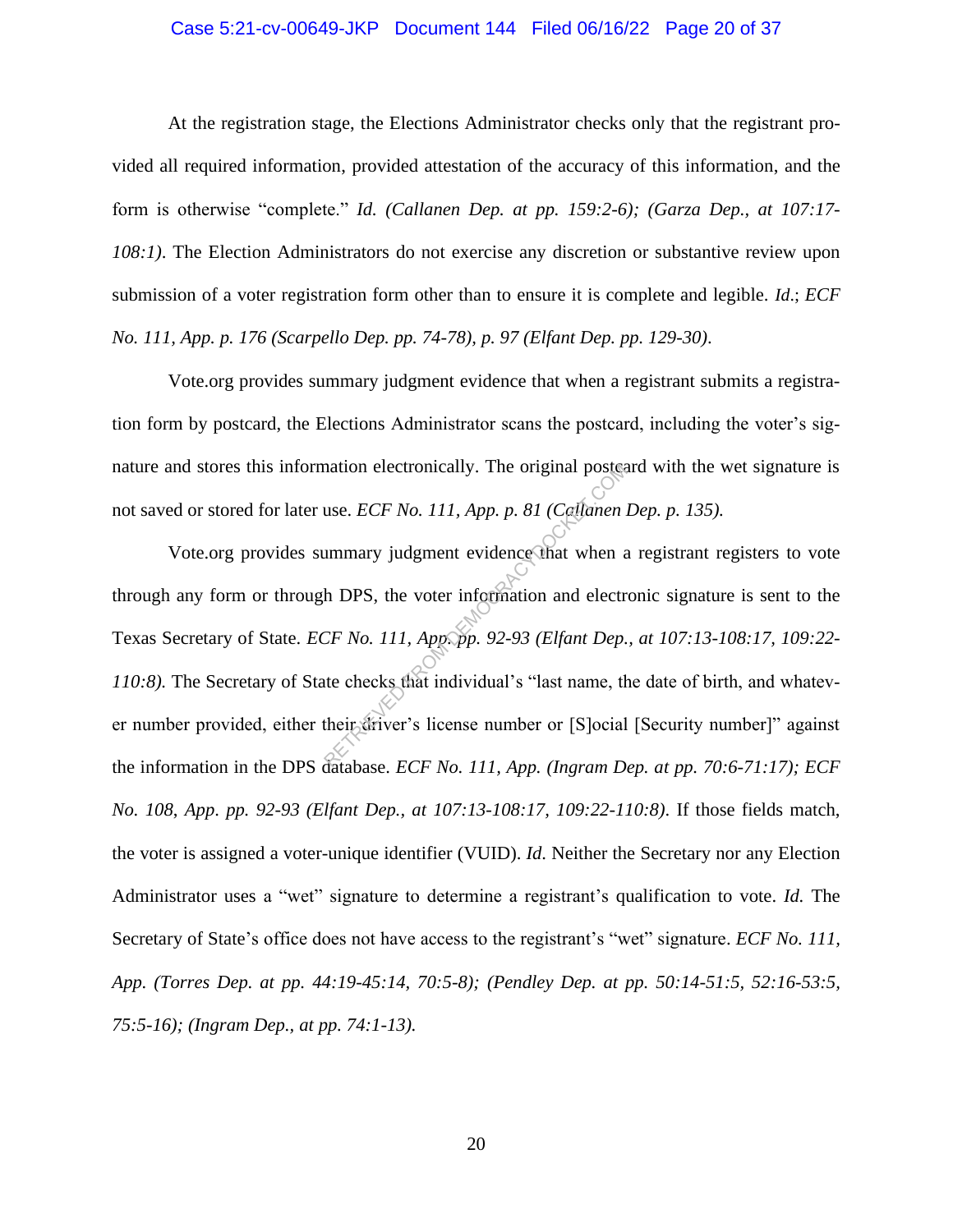## Case 5:21-cv-00649-JKP Document 144 Filed 06/16/22 Page 21 of 37

Vote.org presents summary judgment evidence showing that when county officials (not Elections Administrators) investigate reported or suspected voter fraud, they use the voter's electronically-stored registration signature as an exemplar of the voter's signature. *ECF No. 111, App. pp. 78-79 (Callanen Dep. at pp. 111-115)*. Of consequence, in this investigation, the investigating official uses a scanned image of the registration signatures, not the original, wet signature. *Id*. at 81-82, *(Callanen Dep. at pp. 135-136, 139).* Any fraud investigation is conducted completely electronically using computer programs to compare exemplars of the voter's signatures provided upon registration and at the previous six times of voting. *Id*. At no time is an original, wet signature used to conduct a voter-fraud investigation. *See id*.

Bexar County Elections Administrator Jackie Callanen testified that voters' signatures change significantly over time and even at various times of the day. Therefore, comparison of one signature at one point in time is not a sufficient exemplar for investigation purposes. *ECF No. 111, App. pp. 78-81 (Callanen Dep. pp. 112-115)*. Further, County Administrators testified they are aware of no instances in which a graphic image of a signature submitted by telephonic facsimile machine was used fraudulently on a registration application. *ECF No. 111, App. p. 133 (Ingram Dep. 218:13-219:5), p. 170 (Pendley Dep. 103:1-12, 104:2-12), p. 196 (Torres Dep. 98:10-13, 98:21-99:8).*  bonduct a voter-fraud investigation. See red<br>ions Administrator Jackie Callanen test<br>me and even at various times of the day<br>in time is not a sufficient exemplar for i<br>allanen Dep. pp. 12-115). Further, Cou<br>ces in which a

Finally, Texas Election Code § 11.002 does not enumerate a wet signature on the voter registration form as one of the elements for being qualified to vote. *See* Tex. Elec. Code § 11.002 The attestation contained within the voter registration form confirms the registrant's compliance with all of the listed elements to be qualified. This attestation provides the verification that Texas needs to prevent voter fraud and confirm identity. The voter's signature on the voter registration form clearly confirms the attestations and qualification. While Section 13.002 does require the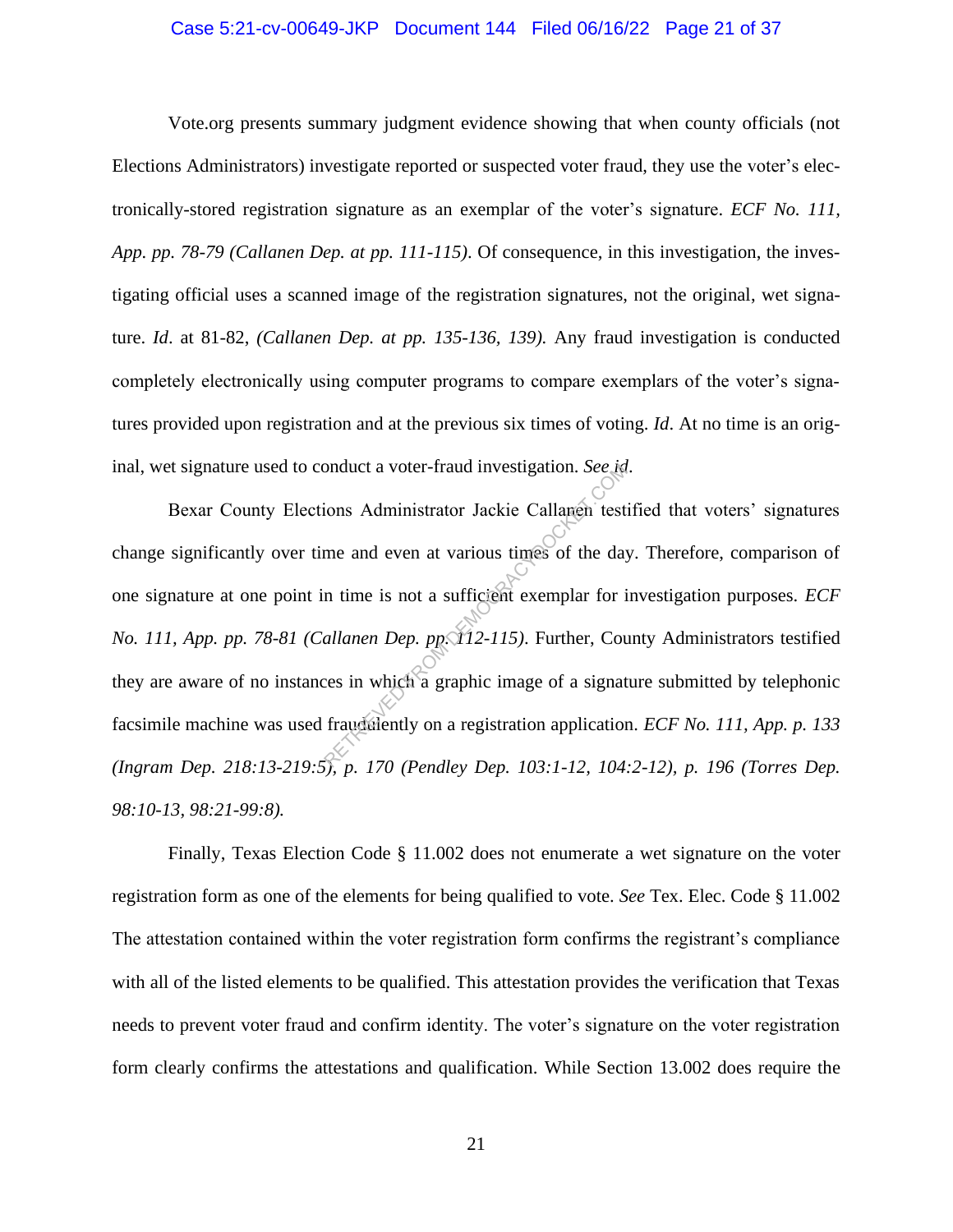## Case 5:21-cv-00649-JKP Document 144 Filed 06/16/22 Page 22 of 37

registration form be "signed by the applicant" to affirm these attestations, this signature is not limited to a wet signature, only. The Court finds no legal support or provision defining a wet signature as the only valid indication of confirmation or attestation.

For these reasons, the Court concludes Vote.org provides sufficient summary judgment evidence and support to show, as a matter of law, the Wet Signature Rule, within the context of the facts and challenges in this case, is not material to determination whether a registrant is qualified to vote. Accordingly, Vote.org satisfies its summary judgment burden to establish the Wet Signature Rule violates § 1971 of the Civil Rights Act, codified at 52 U.S.C. § 10101. Vote.org's Motion for Summary Judgment on this cause of action is granted.

# **C. CAUSE OF ACTION TWO: UNDUE BURDEN IN VIOLATION OF THE FIRST AND FOURTHEENTH AMENDMENTS**

# **1. Summary Judgment Arguments**

Vote.org brings this challenge to Texas Election Code § 13.143(d-2) alleging the requirement that a Texas citizen who registers to vote by telephonic facsimile machine also mail or deliver a copy of the registration form with an original, wet signature places an undue burden on Texas citizens' fundamental right to vote, thereby violating the First and Fourteenth Amendments of the United States Constitution. The State of action is granted.<br>
OF ACTION TWO: UNDUE BURD<br>
ST AND FOURTHEENTH AMENDM<br>
Mary Judgment Arguments<br>
challenge to Texas Election Code § 1<br>
en who registers to vote by telephonic faction<br>
form with an original, w

Texas first contends it is entitled to summary judgment in its favor on this undue-burden constitutional challenge to Texas Election Code § 13.143(d-2) because the Wet Signature Rule does not implicate Texas citizens' right to vote. Second, Texas contends the Wet Signature Rule must be upheld as constitutional because the burden created, if any, on a Texas citizen's right to vote is minimal and significantly outweighed by Texas's compelling state interest to uphold election integrity and prevent fraud. Texas contends Vote.org has no credible summary judgment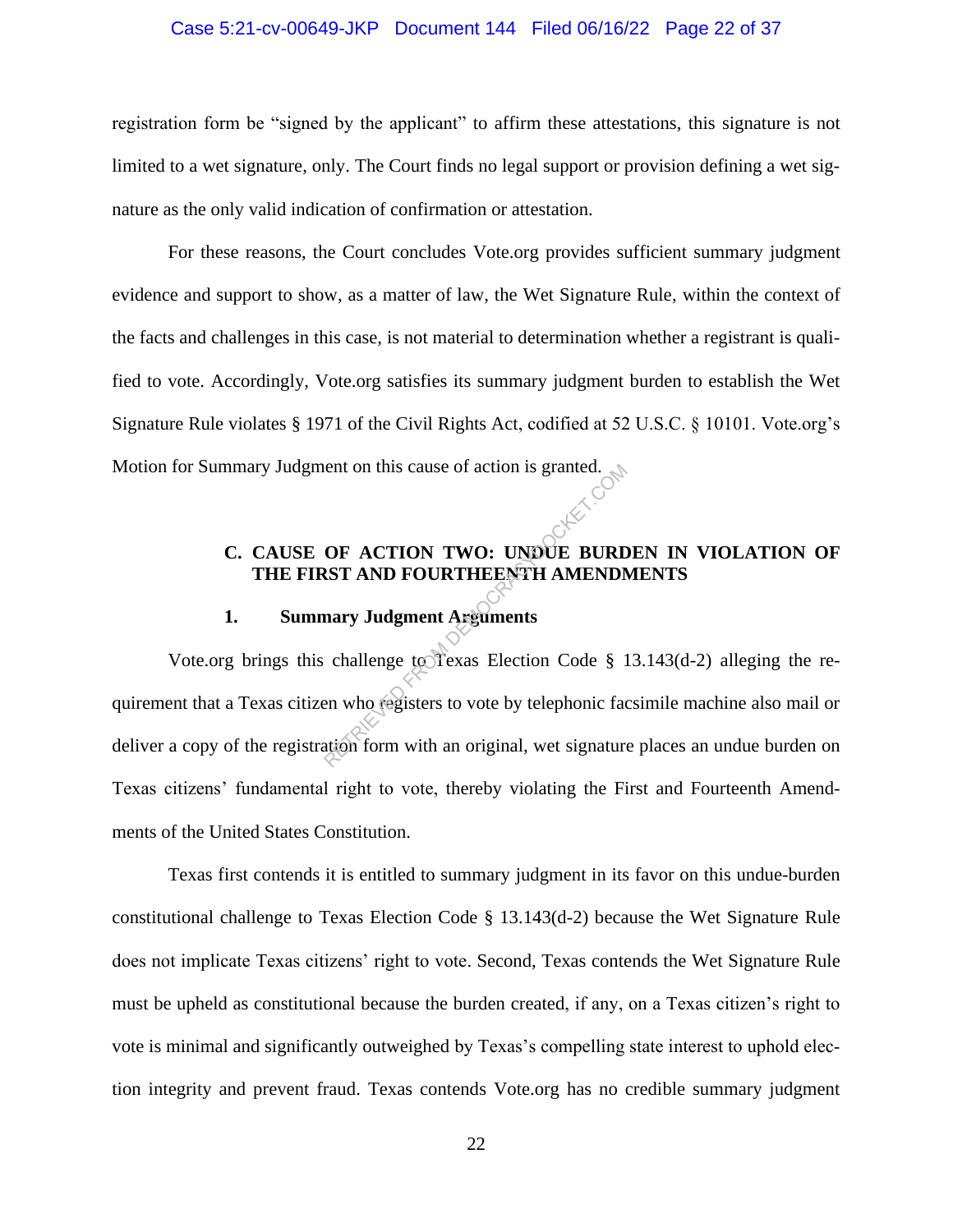## Case 5:21-cv-00649-JKP Document 144 Filed 06/16/22 Page 23 of 37

evidence of a burden on voters created by the Wet Signature Rule, and the fact that Texans have numerous other avenues to register to vote, necessarily demonstrates Texas's compelling interests easily outweigh any *de minimus* burden created by the Wet Signature Rule.

Vote.org contends in its Response and in its own Motion for Summary Judgment, there is long-standing precedent holding imposition of procedural requirements to the voting registration process burdens the right to vote. Vote.org contends the Wet Signature Rule violates the First and Fourteenth Amendments because it unlawfully and unnecessarily impedes a citizen's right to vote by presenting an unnecessary obstacle to the registration process, and the State reveals no state interest that is sufficiently weighty to justify the burden it imposes upon Texas voters.

## **2. Substantive Analysis**

## **Texas's Motion for Summary Judgment**

# **Argument One: Whether the Wet Signature Rule Implicates a Texas Citizen's Right to Vote**

Texas contends its citizens have other means to register to vote, and therefore, the Wet Signature Rule does not implicate (or deny) their fundamental right to vote. Because the Wet Signature Rule "does not take anything away from anybody," but, instead, adds to the means already available to register to vote, "the Court should conclude that the fundamental right to vote is not implicated by [Vote.org's] claims and uphold HB 3107 as constitutional on this ground alone."<sup>10</sup> The Western State of the Western State of the Western State of the Western State of the Western State of the Western Control of the Minister of the plicate (or deny) their fundamental right computer which we can be seen to

Texas attempts to create a new initial test for determination whether a statute places an undue burden on a citizen's right to vote, contending if another method for voter registration ex-

 $10$  To the extent Texas argues Vote.org's constitutional claim fails because Vote.org does not possess a right to cast a ballot, this Court will not address this argument again.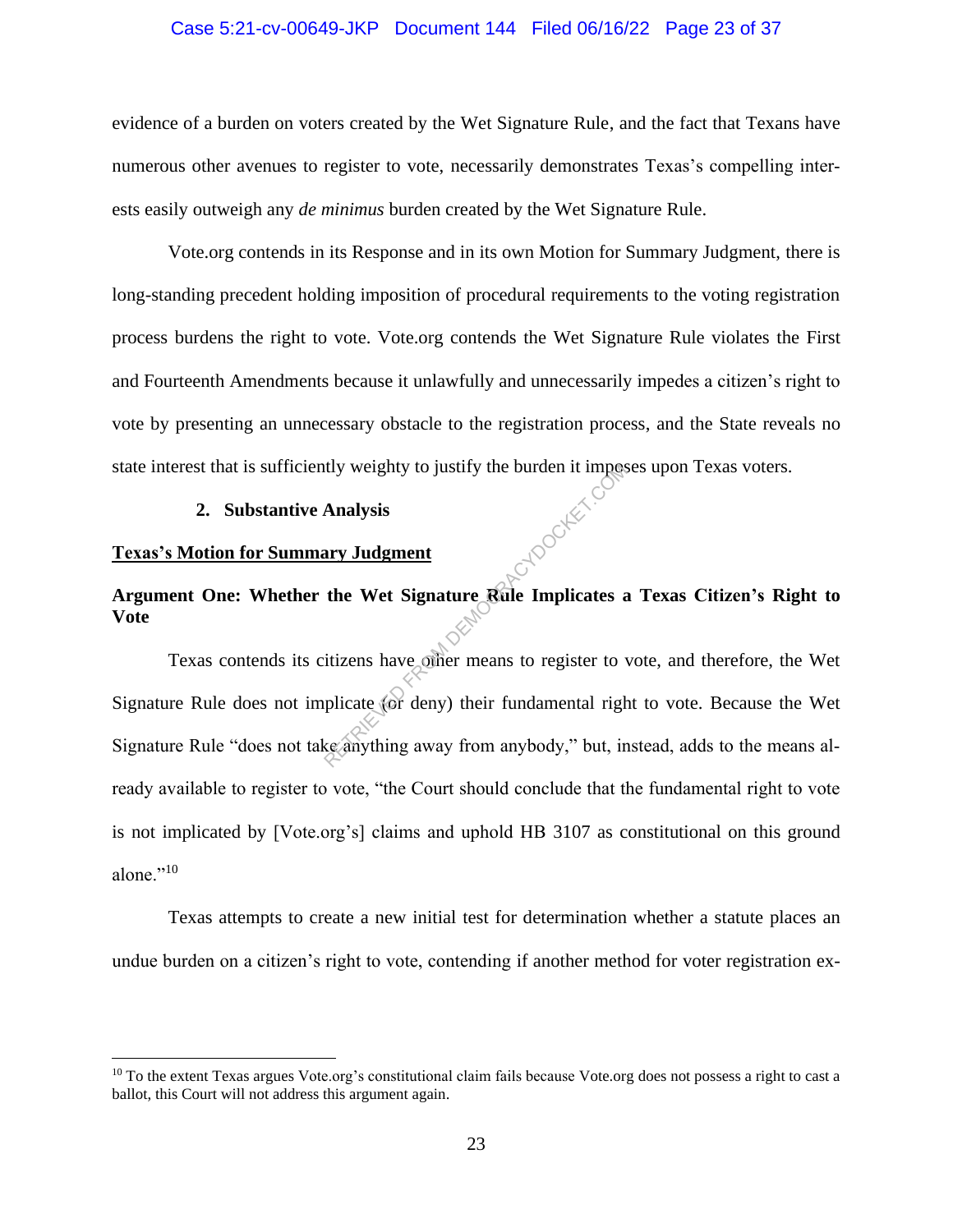## Case 5:21-cv-00649-JKP Document 144 Filed 06/16/22 Page 24 of 37

ists, then a citizen's right to vote cannot be implicated. Texas presents no applicable case law to support the application of this test or rationale.

The focus in this analysis is whether the challenged regulation impermissibly burdens a citizen's fundamental right to vote. It is true, as Texas contends, that a court may not reach this analysis unless the challenged statutory provision touches upon, implicates, or is connected to, a citizens' fundamental right to vote; however, the fact that another method for voter registration exists does not automatically suggest a regulation does not implicate the right to vote.

The Court concludes established precedent clearly supports the conclusion that any restriction placed upon a citizen's ability to register to vote necessarily implicates the citizen's fundamental right to vote. Each provision of a code, "whether it governs the registration and qualifications of voters, the selection and eligibility of candidates, or the voting process itself, inevitably affects—at least to some degree—the individual's right to vote. . . ." *Anderson v*. *Celebrezze,* 460 U.S. 780, 788 (1983); *see also* 52 U.S.C. § 20501(a)(3) (Congressional findings); *see Stringer v. Pablos*, No. SA-16-CV-257-OG, 2020 WL 532937, at \*7 (W.D. Tex. Jan. 30, 2020) (overruled on other grounds); *Mi Familia Vota v. Abbott*, 497 F. Supp. 3d 195, 219 (W.D. Tex. 2020). Each provision of a code, "whether it g<br>
selection and eligibility of Candidates,<br>
to some degree—the Individual's right<br>
788 (1983); *see also* 52 U.S.C. § 2050<br> *S.* No. SA-16-CV-257-OG, 2020 WL 53<br>
er grounds); *Mi Fami* 

Here, the Wet Signature Rule imposes a new requirement upon a citizen who chooses to register to vote by telephonic facsimile machine. Fundamentally, registration to vote is necessary for a Texas citizen to be qualified to vote. Tex. Elec. Code  $\S$  11.002(a). Consequently, registration to vote necessarily implicates a citizen's fundamental right to vote, and similarly, any requirement placed upon voter registration imposes a burden on the right to vote. *Burdick v. Takushi*, 504 U.S. 433, 434 (1993); *Anderson*, 460 U.S. at 788. The central question is whether the burden is undue. Regardless of whether there are other means to register, this imposition created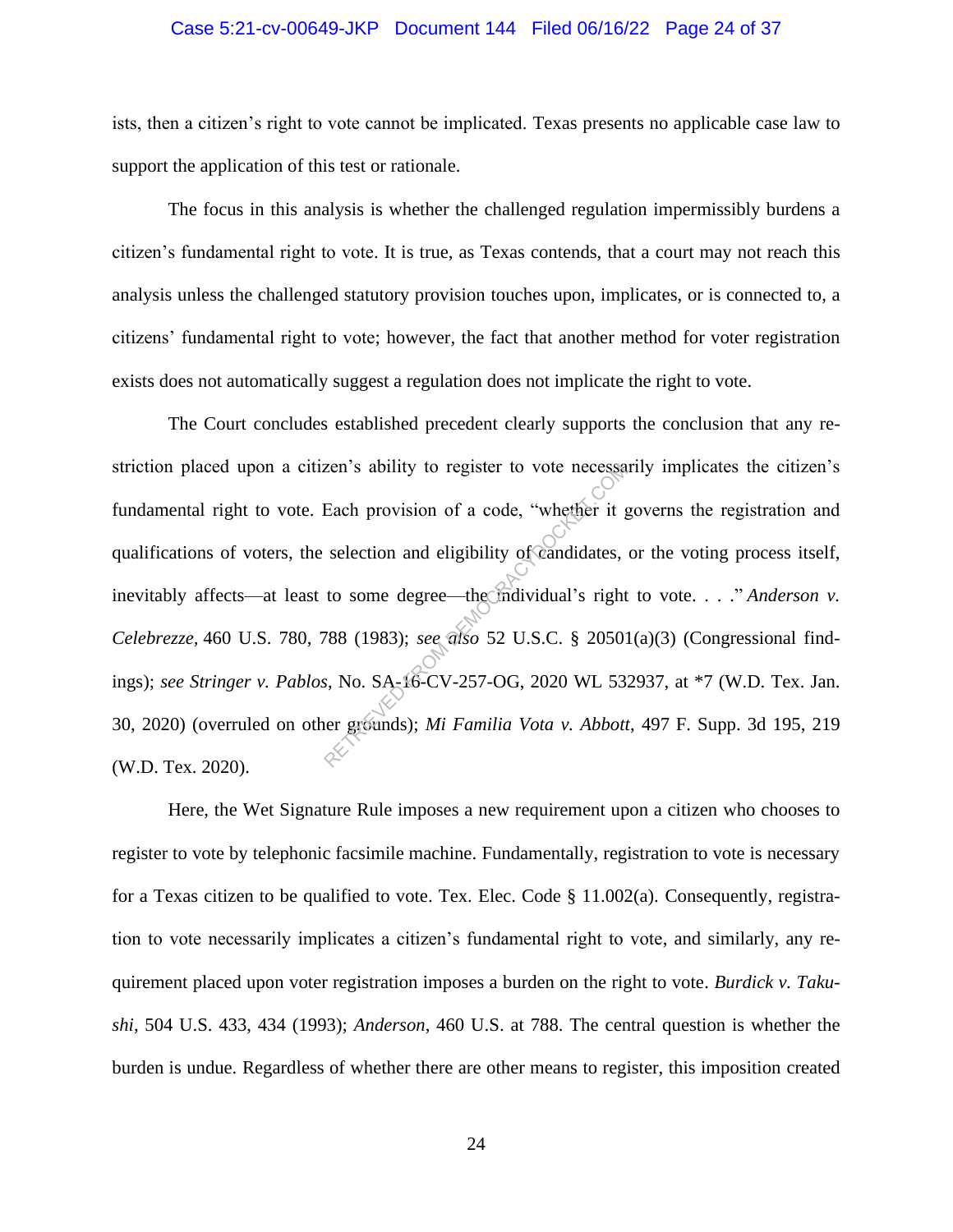## Case 5:21-cv-00649-JKP Document 144 Filed 06/16/22 Page 25 of 37

by the Wet Signature Rule implicates a Texas citizens' fundamental right to vote. *Burdick*, 504 U.S. at 434; *Anderson*, 460 U.S. at 788.

Aside from the statutory provisions requiring a voter to be registered to vote to be qualified to vote, as demonstration of this implication on the right to vote, Vote.org presents summary judgment evidence of the deposition of Defendant Michael Scarpello, stating, "[i]f you can't register to vote, you can't vote. [The Wet Signature Rule] makes it harder to register to vote …" *ECF No. 111, App. p. 182 (Scarpello Dep. p. 101:2-8)*.

For this reason, Texas's argument that it is entitled to summary judgment on the basis the Wet Signature Rule does not implicate a Texas citizen's right to vote must fail as a matter of law. Texas's Motion for Summary Judgment on this basis is denied.

# **Argument Two: Whether the Wet Signature Rule Places an Undue Burden upon the Right to Vote**

"[V]oting is of the most fundamental significance under our constitutional structure." *Burdick*, 504 U.S. at 433. However, even in light of this magnitude, the right to vote in any manner is not absolute. *Id.* "Under the federalist structure of the United States, the states are responsible for regulating the conduct of their elections. It is well recognized that state regulations will invariably affect the individual's right to vote…." *Voting for Am., Inc. v. Steen*, 732 F.3d 382, 387 (5th Cir. 2013) (quoting *Anderson*, 460 U.S. at 788). However, state regulated election laws may not unduly burden the right to vote. *Burdick*, 504 U.S. at 434. *Steen*, 732 F.3d at 387. Consequently, when an election statute is challenged, a Court must examine and balance a state's interest in regulating elections against any burden upon the citizens' right to vote. *Burdick*, 504 U.S. at 434; *Anderson*, 460 U.S. at 789. reflexation of this basis is denied.<br>
The Wet Signature Rule Places an Und<br>
most fundamental significance under of<br>
most fundamental significance under of<br>
owever, even the light of this magnitude,<br>
ler the federalist stru

The rigorousness of a court's inquiry into the propriety of a state election law, that is, whether strict-scrutiny review, rational-basis review, or some intermediate standard applies, de-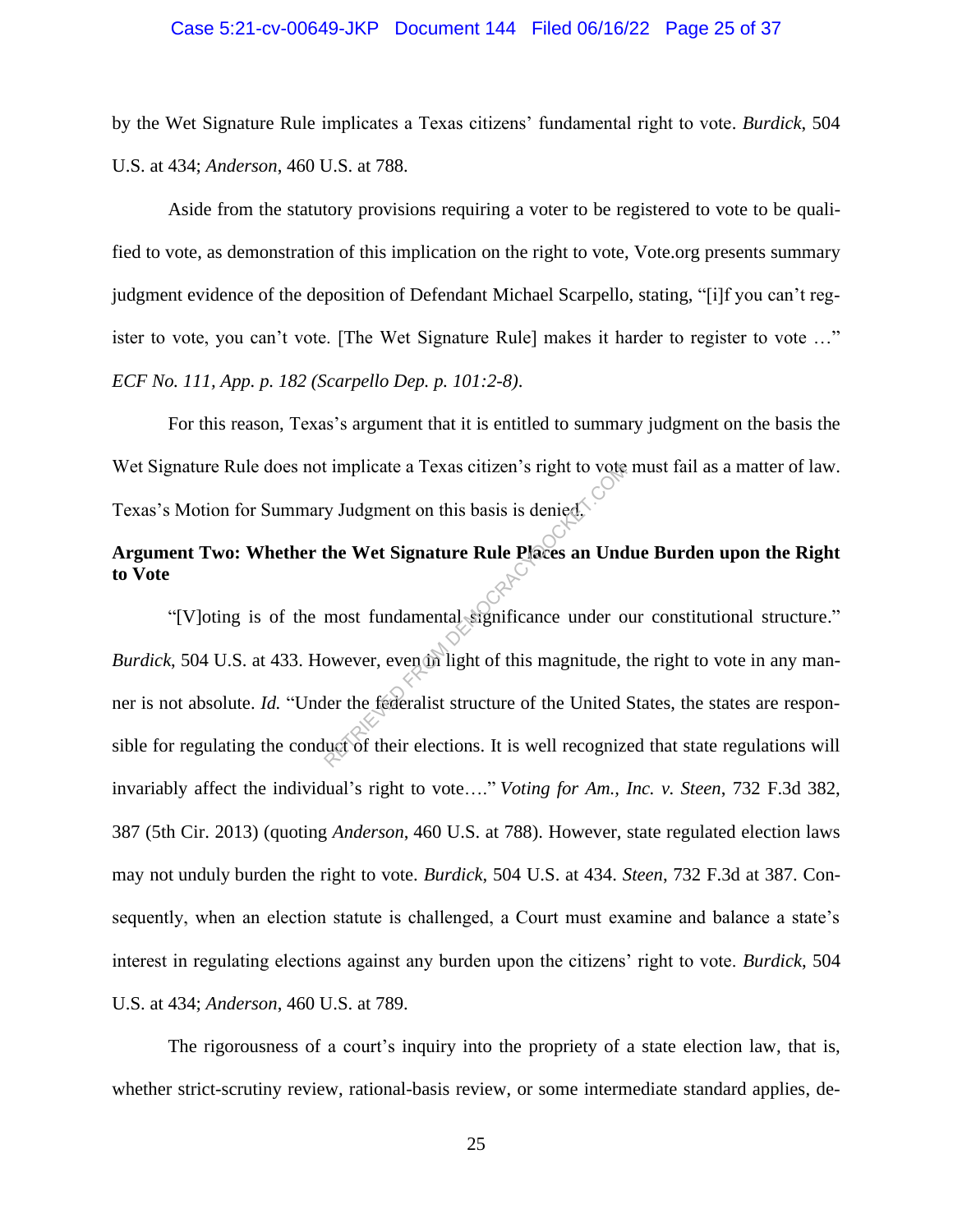## Case 5:21-cv-00649-JKP Document 144 Filed 06/16/22 Page 26 of 37

pends upon the extent to which a challenged regulation burdens First and Fourteenth Amendment rights (here, the right to vote). *Burdick*, 504 U.S. at 434; *Anderson*, 460 U.S. at 788. At one end of the spectrum, regulations imposing severe burdens on the plaintiffs' constitutional rights are subject to strict scrutiny and must be narrowly tailored and advance a compelling state interest. *Burdick*, 504 U.S. at 434. At the other end, "[l]esser burdens . . . trigger less exacting review, and a state's 'important regulatory interests' will usually be enough to justify 'reasonable, nondiscriminatory restrictions.'" *Timmons v. Twin Cities Area New Party,* 520 U.S. 351, 358 (1997); *Steen*, 732 F.3d at 387–88.

In challenges that impose a burden that falls between either end of these boundaries, i.e. severe and slight, the court must weigh "the character and magnitude of the asserted injury" to the plaintiffs' fundamental right to vote against "the precise interests put forward by the State as justifications for the burden imposed." *Anderson*, 460 U.S. at 789; *Burdick*, 504 U.S. at 433–34; *Tashjian v. Republican Party of Connecticut*, 479 U.S. 208, 213-214 (1986)*.* The court must not only determine the legitimacy and strength of each of the state's asserted interests; it also must consider 'the extent to which the state's asserted interests make it necessary to burden the plaintiff's rights.'" *Burdick,* 504 U.S. at 434 (quoting *Anderson,* 460 U.S. at 78); *Steen*, 732 F.3d at 387–88. This weighing-of-interests is not an exacting standard. *Burdick*, 504 U.S. at 434 ; *Anderson*, 460 U.S. at 788-89). "However slight the burden may appear, ... it must be justified by relevant and legitimate state interests sufficiently weighty to justify the limitation." *Crawford v. Marion Cty. Elec. Bd*, 553 U.S. 181, 191 (2008); *Stringer*, 2020 WL 532937 at \*7. pose a burden that falls between either<br>
i must weigh "the character and magnitured<br>
ight to vote against "the precise interests<br>
imposed." Anderson 460 U.S. at 789; B<br>
y of Connecticut, 479 U.S. 208, 213-214<br>
cy and stren

The Court turns now to the task of identifying the burden that the Wet Signature Rule places upon a Texas citizen's right to vote weighed against Texas's asserted interest in its implementation.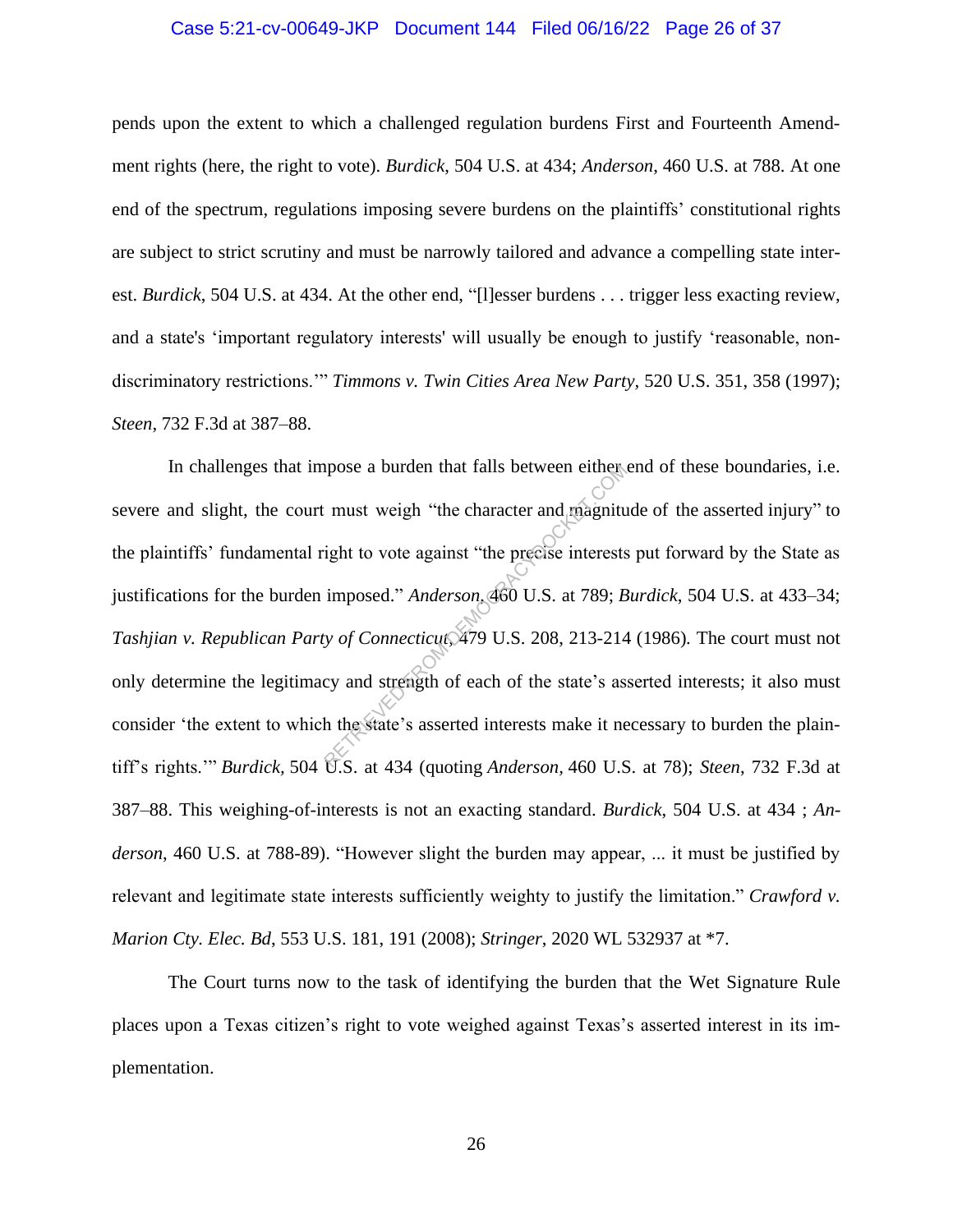# **i. Burden: Character and Magnitude of Asserted Injury to Texas Citizens' Right to Vote**

The Court first considers "the character and magnitude of the asserted injury to the rights protected by the First and Fourteenth Amendment." *Anderson*, 460 U.S. at 789.

The Wet Signature Rule requires a telephonic-facsimile registrant to also print the form, sign it, and deliver or mail it to the registrar. While the only requirement added by Section 13.143(d-2) is the wet signature, this requirement, coupled with the existing requirement of printing and mailing or delivering the form, negate any reason or motivation for registering by telephonic facsimile. Effectively, the Wet Signature Rule nullifies the option to register by telephonic facsimile machine because it renders the option identical to the option of submitting a voter registration postcard. In this instance, however, the registrant must have a printer and must pay for postage or pay for transportation. This effective nullification of an avenue to register to vote places a burden upon potential voters. reposed to the Wet Signature Rule nullifies the option<br>of the Wet Signature Rule nullifies the option<br>of the complete term of the sinustical to the term<br>instance, however, the registrant must loor<br>tation. This effective nu

In addition, the registrant must ensure the printed copy with the wet signature is received within four business days of transmission. The lasting advantage, and only useful purpose, of registration by telephonic transmission is effective submission before the voting registration deadline. However, should a voter choose telephonic-facsimile transmission through Vote.org's web app or other means to meet the registration deadline, the requirement that it be received by the county registrar within four days of transmission poses a risk of disenfranchisement if the voter is unable to drive and deliver, or the USPS is unable to timely deliver their additional, signed form. By requiring a registrant take the additional step of ensuring its wet-signature copy of the registrant form, which contains the same statutorily-required information submitted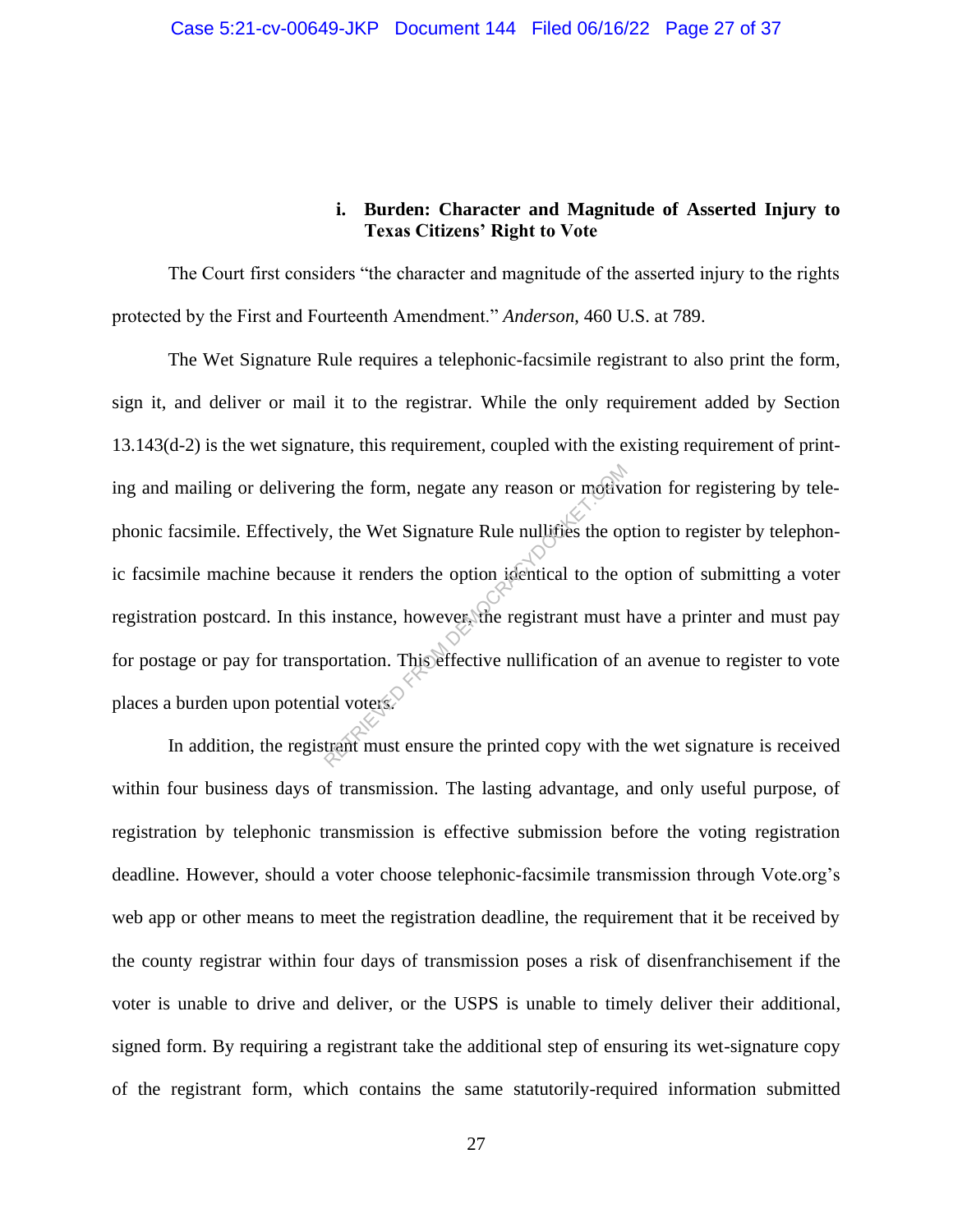## Case 5:21-cv-00649-JKP Document 144 Filed 06/16/22 Page 28 of 37

through telephonic facsimile, be received by the County Registrar within four days, the Court finds the Wet Signature Rule imposes a burden upon Texas citizens' right to vote.

Finally, the Wet Signature Rule creates an additional step to register to vote by telephonic facsimile machine. By forcing registrants who choose to register by telephonic facsimile transmission to print and sign the same form and to incur additional expense of printing and posting, the Court finds the Wet Signature Rule imposes a burden upon Texas citizens' right to vote. *See also ECF No. 111, App. pp. 115-116 (Hailey Dep. pp. 49-50).*

While, as discussed, a citizen's right to vote is of most fundamental significance, the Court's focus remains on the character and magnitude of the asserted injury to Texas citizens' right to vote caused by the Wet Signature Rule. This injury is limited to registration to vote by telephonic facsimile, only, not to the right to vote as a whole. In this limited context, the burden imposed by the Wet Signature Rule is more than slight, or "minimal" and "miniscule," as the State contends. Reflection and magnitude of the assert<br>Wet Signature Rule. This injury is limit<br>not to the right to vote as a whole. In this<br>ure Rule is more than slight, or "minim<br>wourt must assess Texas's asserted inter-<br>termine if the

Consequently, the court must assess Texas's asserted interests in establishing this wet signature requirement to determine if the state's interests are sufficiently weighty to justify the imposition upon its citizens' voting rights.

## **ii. Texas's Asserted Interests**

Texas asserts it "has a compelling interest in protecting the integrity of its election process." Because "[i]naccuracies in voter registration are a significant problem," Texas contends it holds "a weighty 'interest in preventing voter registration fraud,' and other conduct that frustrates the operation of the electoral process by inserting confusion and disruption." Texas asserts Vote.org's web app creates this confusion and disruption, so the Wet Signature Rule "helps maintain accurate voting rolls and combat the use of fraudulent signatures." To achieve this in-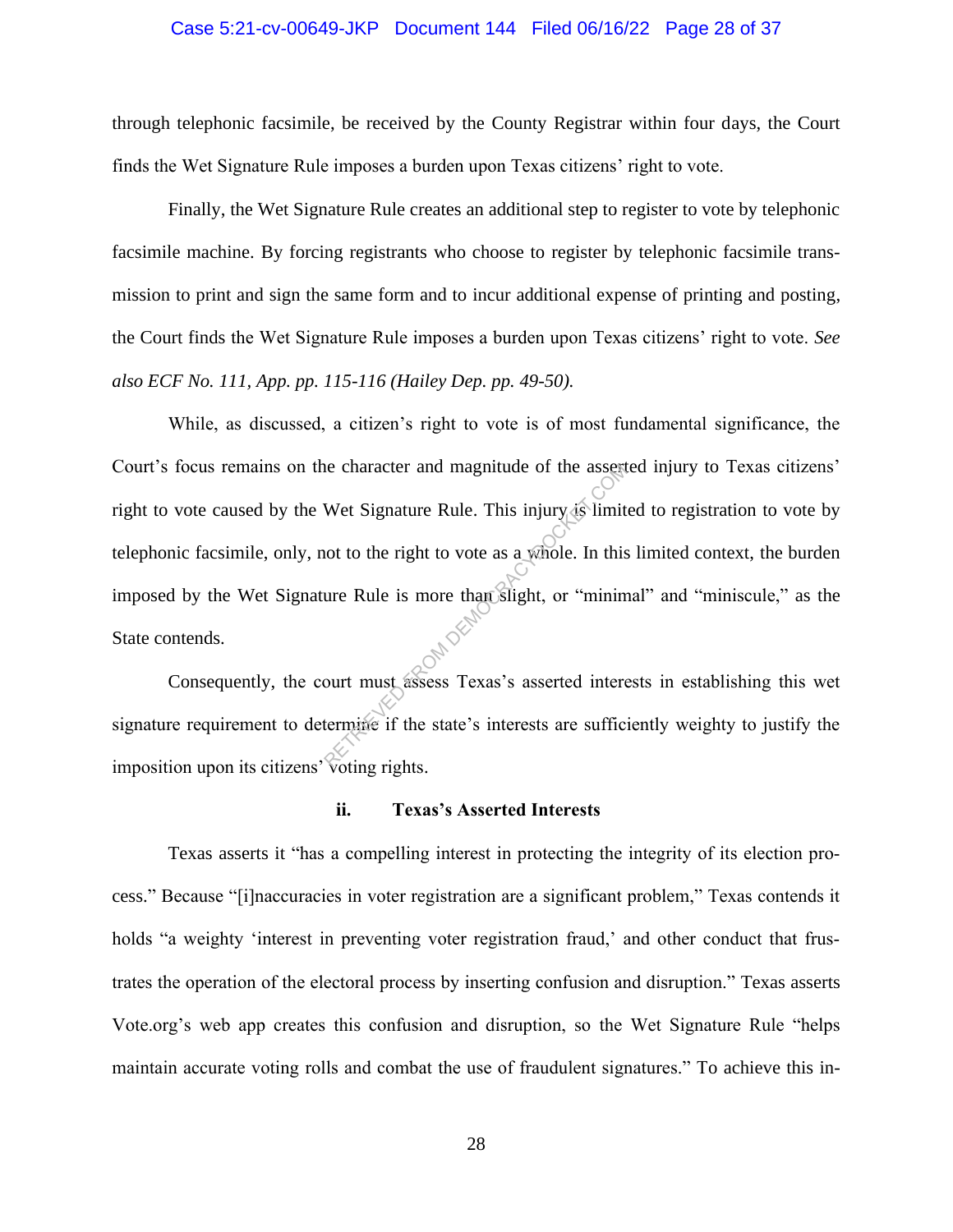## Case 5:21-cv-00649-JKP Document 144 Filed 06/16/22 Page 29 of 37

terest, Texas contends it investigates alleged voter fraud "by analyzing signatures on voter registration records," and authorities could not achieve this purpose without "good exemplars of a person's physical signature." Because Vote.org's web app "produced images of signatures that were in many cases illegible" and unacceptable, Texas contends the submission of only electronic signatures through the web app defeats this weighty interest. Finally, Texas contends Vote.org's use of electronic signatures disrupts public confidence in election results.

"A State indisputably has a compelling interest in preserving the integrity of its election process." *Eu v. San Francisco County Democratic Central Comm.*, 489 U.S. 214, 231 (1989). "Confidence in the integrity of our electoral processes is essential to the functioning of our participatory democracy. Voter fraud drives honest citizens out of the democratic process and breeds distrust of our government. Voters who fear their legitimate votes will be outweighed by fraudulent ones will feel disenfranchised." *Purcell v. Gonzalez*, 549 U.S. 1, 4 (2006). of our electoral processes is essential to<br>
r fraud drives honest citizens out of t<br>
nment. Voters who fear their legitimate<br>
enfranchised." Purcelly: Gonzalez, 549 U<br>
urt concludes Texas asserts valid interests<br>
iii. Ande

Accordingly, the Court concludes Texas asserts valid interests.

# **iii.** *Anderson-Burdick* **Weighing**

Countering Texas's compelling interest in preventing voter fraud and protecting election integrity is the strong interest in the exercise of the fundamental right to vote. *Dunn v. Blumstein*, 405 U.S. 330, 336 (1972). Given the asserted state interest in imposing the Wet Signature Rule and the burden this regulation places upon Texas citizens' right to vote, the Court will weigh the asserted justifications against the burden. *Burdick*, 504 U.S. at 434; quoting *Anderson*, 460 U.S. at 789. Upon review of the arguments, evidence and law, this Court found the burden on Texas citizens' right to vote to be more than slight, noting the Wet Signature Rule "must be justified by relevant and legitimate state interests sufficiently weighty to justify the implementation." *Crawford*, 553 U.S. at 191; *Stringer*, 2020 WL 532937 at \*7.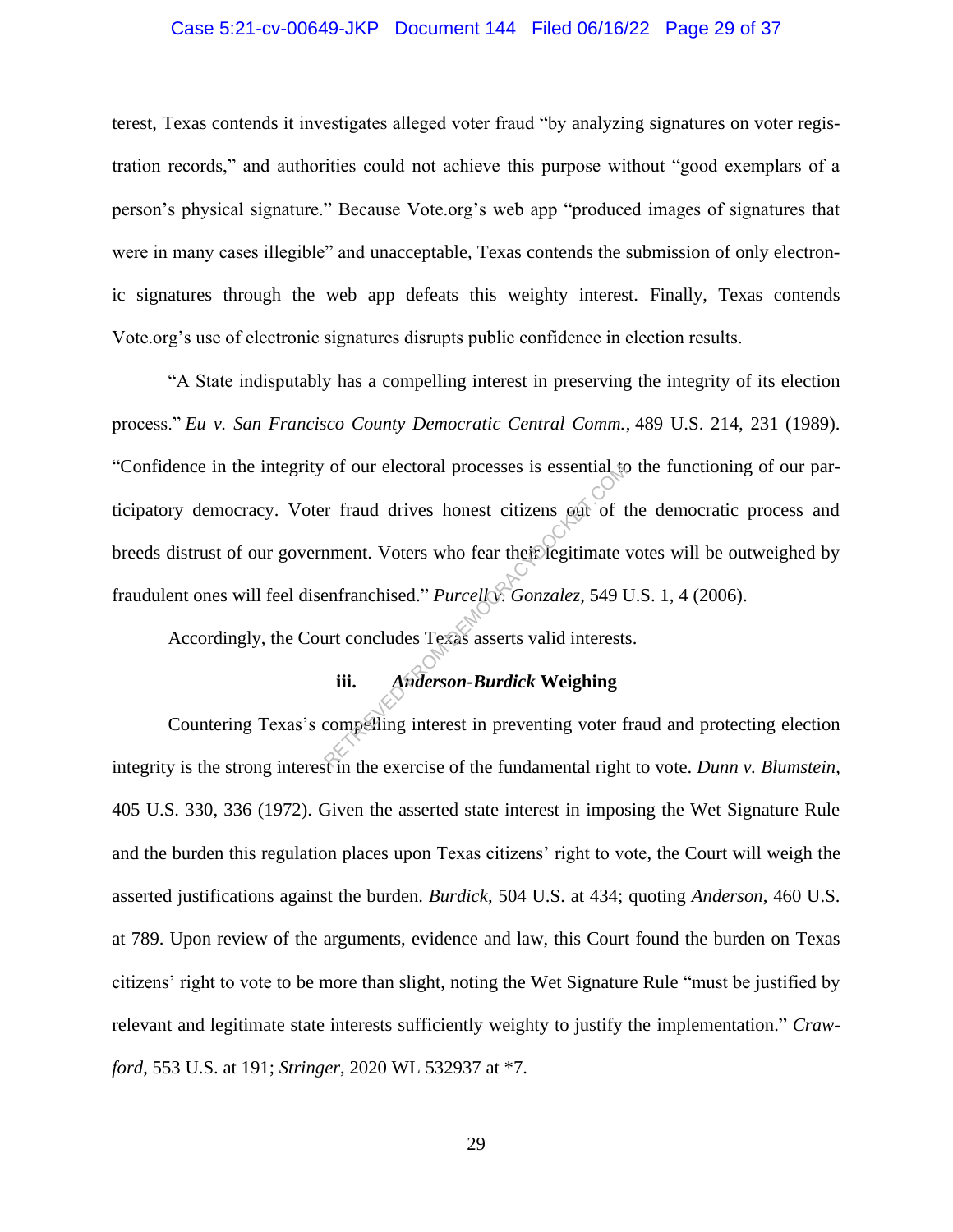## **Prevent Voter Registration Fraud**

While it is indisputable that Texas has a valid interest in preventing voter fraud and protecting the integrity of its election process, the Court must examine the extent to which the state's asserted interests make it necessary to burden citizens' right to vote to determine the constitutional validity of § 13.143(d-2). *Burdick,* 504 U.S. at 434; *Anderson,* 460 U.S. at 789; *Steen*, 732 F.3d at 387–88. Under these facts, the Court concludes Texas fails to present argument or summary judgment evidence to demonstrate how the Wet Signature Rule achieves or supports this interest to show the regulation serves any useful or justifiable purpose. Consequently, Texas fails to show its asserted interest to prevent voter fraud, though valid, justifies the burden upon citizens' right to vote.

First and foremost, to prevent fraud and ensure receipt of good exemplars of voters' signatures, Texas always holds the authority and ability to reject a voter registration application if the signature is illegible or unacceptable or the application is otherwise incomplete, whether submitted by telephonic facsimile machine, hand delivery, or a posted card. The Wet Signature Rule does not provide Texas any means to prevent fraud based simply upon the submission of a wet signature. Exercise to prevent voter fraud, though values<br>of prevent fraud and ensure receipt of gots<br>is the authority and ability to reject a voter unacceptable of the application is oth<br>simile mackine, hand delivery, or a post<br>sany

Next, Texas defendants admit they do not compare the wet signature provided against the earlier submitted telephonic facsimile. *ECF No. 111, App. (Callanen Dep. at pp. 159:2-6); (Garza Dep., at 103: 19-22, 107:17-108:1), p. 176 (Scarpello Dep. pp. 74-78), p. 97 (Elfant Dep. pp. 129-30)*. To the contrary, even without the Wet Signature Rule, Texas still holds the authority to prevent voter fraud by rejecting any voter registration form in good faith on the basis of an illegible signature.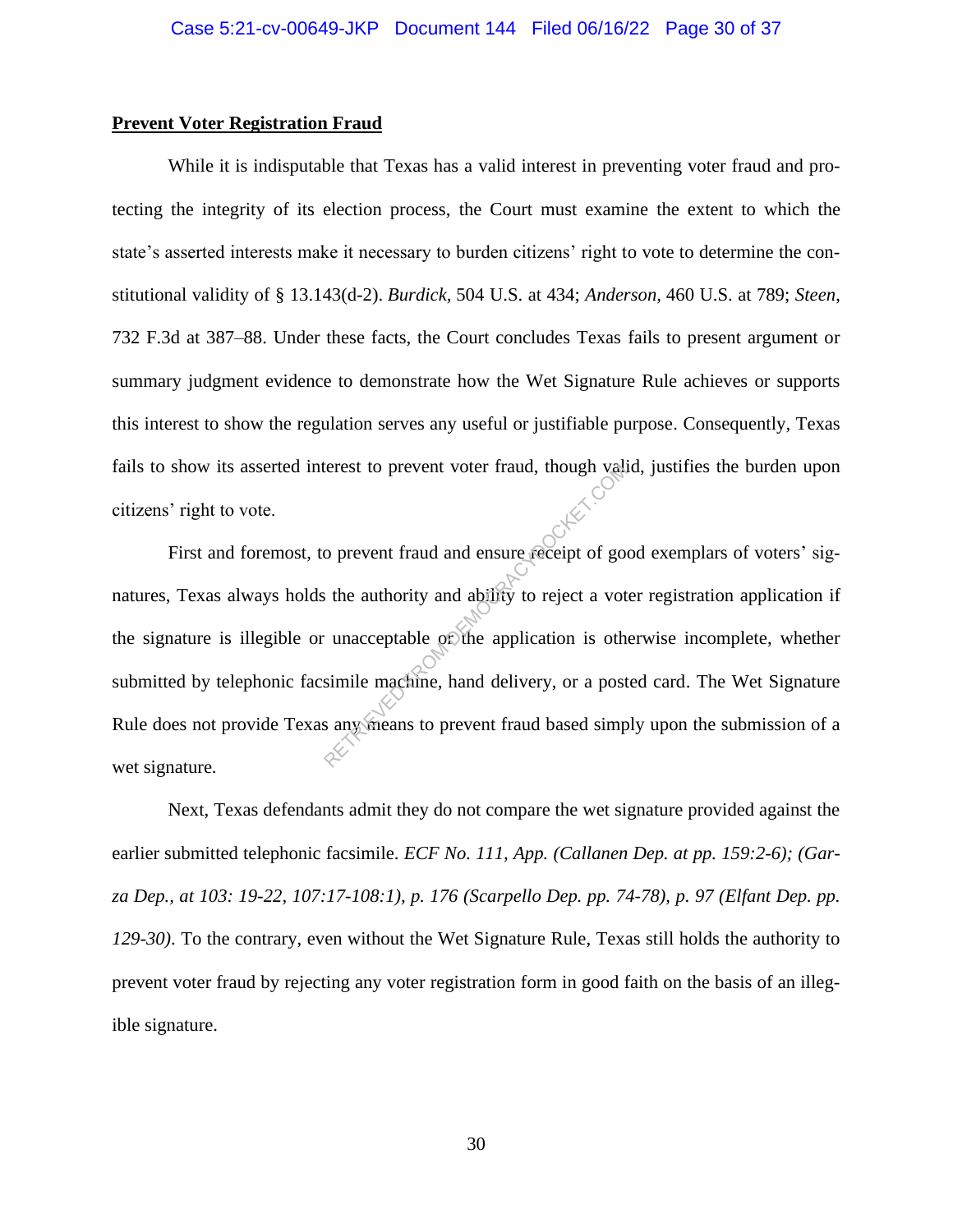# Case 5:21-cv-00649-JKP Document 144 Filed 06/16/22 Page 31 of 37

The fact that Vote.org's web app at one time, or could possibly in the future, produce illegible or unacceptable images of signatures does not justify the Wet Signature Rule. Texas has the means and procedural protocol to reject a voter registration application submitted by telephonic facsimile machine due to illegible signature outside of the stricture of the Wet Signature Rule. This argument must fail because Texas's asserted interest is not valid (in this context), and therefore, does not make it necessary to burden its citizens' right to vote in this way. Consequently, no weight will be given to this asserted state interest.

## **Election Code Requirement that Potential Voter Provide a Signature**

Texas attempts to change the focus of this analysis and tip the scale in its favor by arguing in general terms of the "signature" requirement under Texas election law. Texas attempts to change the crux of its interest into simple requirement of a "signature," and characterize the Wet Signature Rule as in line with this longstanding and understood requirement that a potential voter must provide "a signature." Specifically, a voter "registration application must be in writing and signed by the applicant." Texas Election Code § 13.002(b). However, the term "signed by the applicant" is not defined by the Election Code, nor is the term specifically limited to wet signature, only, anywhere in the Election Code. As discussed previously, Texas points to neither federal nor state law which limits the signature requirement to wet signatures, and the Court finds none. ange the focus of this analysis and tip at<br>
"signature" requirement under Texas electric<br>
st into simple requirement of a "signatur<br>
th this longstanding and understood requirement<br>
Specifically, a voter "registration appl

Further, in contradiction to its argument, as discussed, Texas utilizes electronic signatures captured by the Texas DPS for every Texan who uses that agency's online system for driver's license renewal or change of address. *ECF No. 111, App. (Callanen Dep. p. 132:5), (Elfant Dep., p. 104:5-14), Scarpello Dep. p. 60:6-8).* Defendants admit they do not use a wet signature at any time or with any form of voter registration submission to determine a voter's qualification to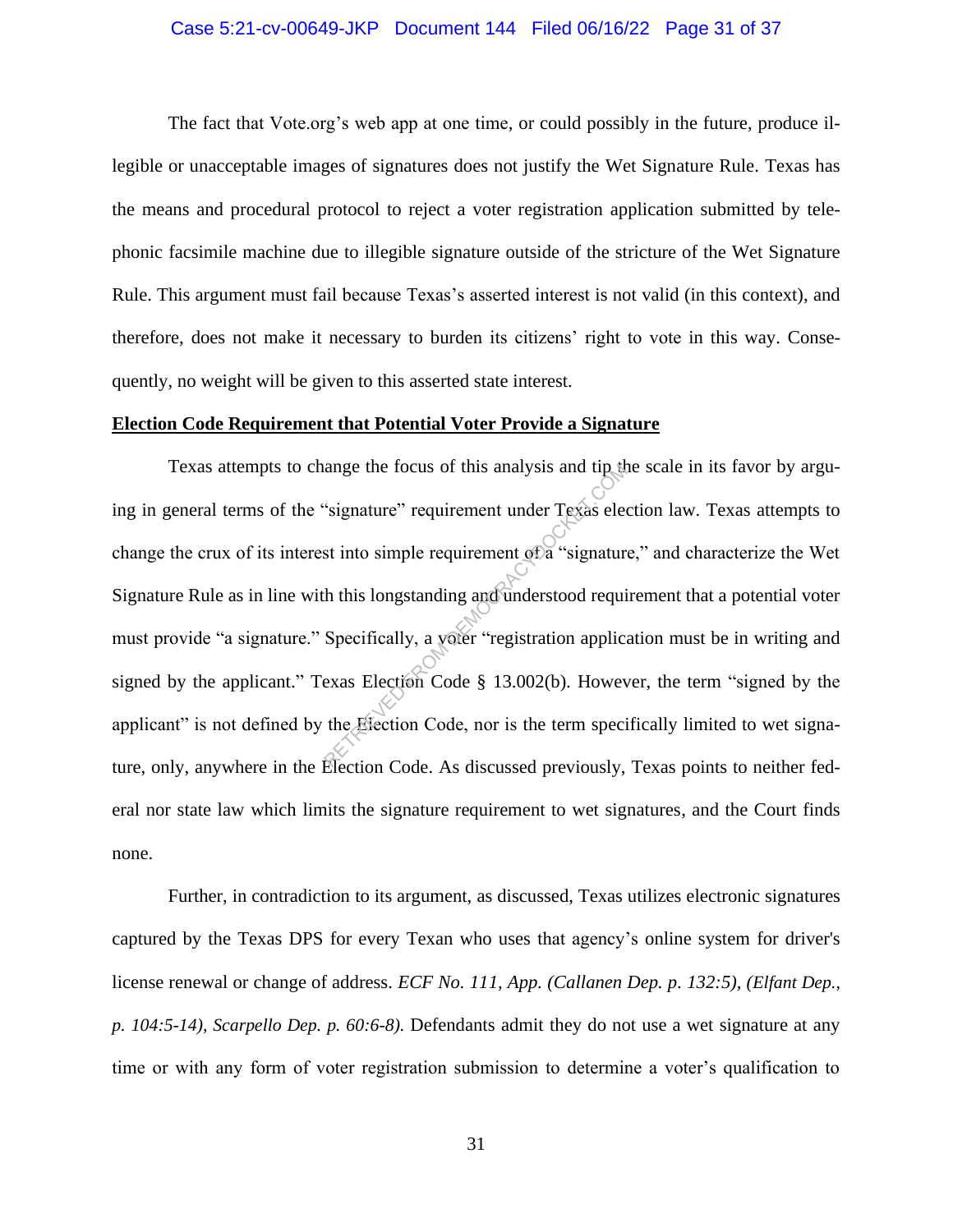vote. *ECF No. 111, App. (Elfant Dep., pp. 103:15-104:9, 107:13-108:17, 109:22-110:8), (Torres Dep. pp. 44:19-45:14, 70:5-8); (Pendley Dep. pp. 50:14-51:5, 52:16-53:5, 75:5-16); (Ingram Dep. pp. 74:1-13, 81:8-220, 82: 1-3); (Callanen Dep. p. 131:8-14)*. Texas officials do not use the signature on a voter registration card submitted in any form other than to verify that the voter submitted one, or that it exists. Defendants admit they do not use any signature submitted during the registration process for identity verification purposes. *ECF No. 111, App. (Scarpello Dep. pp. 74:20-75:9, 76:19-22, 77:4-6, 85:19-86:6), (Torres Dep., at 61:13-22, 68:3-14); (Elfant Dep., at 104:19-22, 129:10-21), (Pendley Dep., at 71:18-72:2, 85:21-86:9).*

The Court relies upon the same analysis and reasoning discussed previously to conclude Texas's general argument that a signature is required under the Texas Election Code must also fail, and no weight will be given to this asserted interest.

## **Investigate Voter Fraud**

Similarly, Texas's argument that the Wet Signature Rule supports its interest in investigating voter fraud must fail. Texas contends it requires "good exemplars of a person's physical signature" to investigate alleged voter fraud. However, as stated, the need to possess "good exemplars" may be achieved without the Wet Signature Rule, as Texas must examine any voter registration application upon its receipt to determine whether it is complete, which includes analysis of the sufficiency of the signature provided. Contrary to Texas's arguments, authorities can achieve this justification without the Wet Signature Rule, and this purpose can be achieved whether the signature is submitted through telephonic facsimile machine or with an original, wet signature. Further, in contradiction to this argument, Texas obtains a "good exemplar" of some voter's signatures through electronic submission of signatures when those voters chose to register through Texas DPS upon renewal of their driver's license. at a signature is required under the Text<br>iven to this asserted interest.<br>regument that the Wet Signature Rule sup.<br>Texas contends it requires "good exemeted voter fraud. However, as stated, the<br>without the Wet Signature R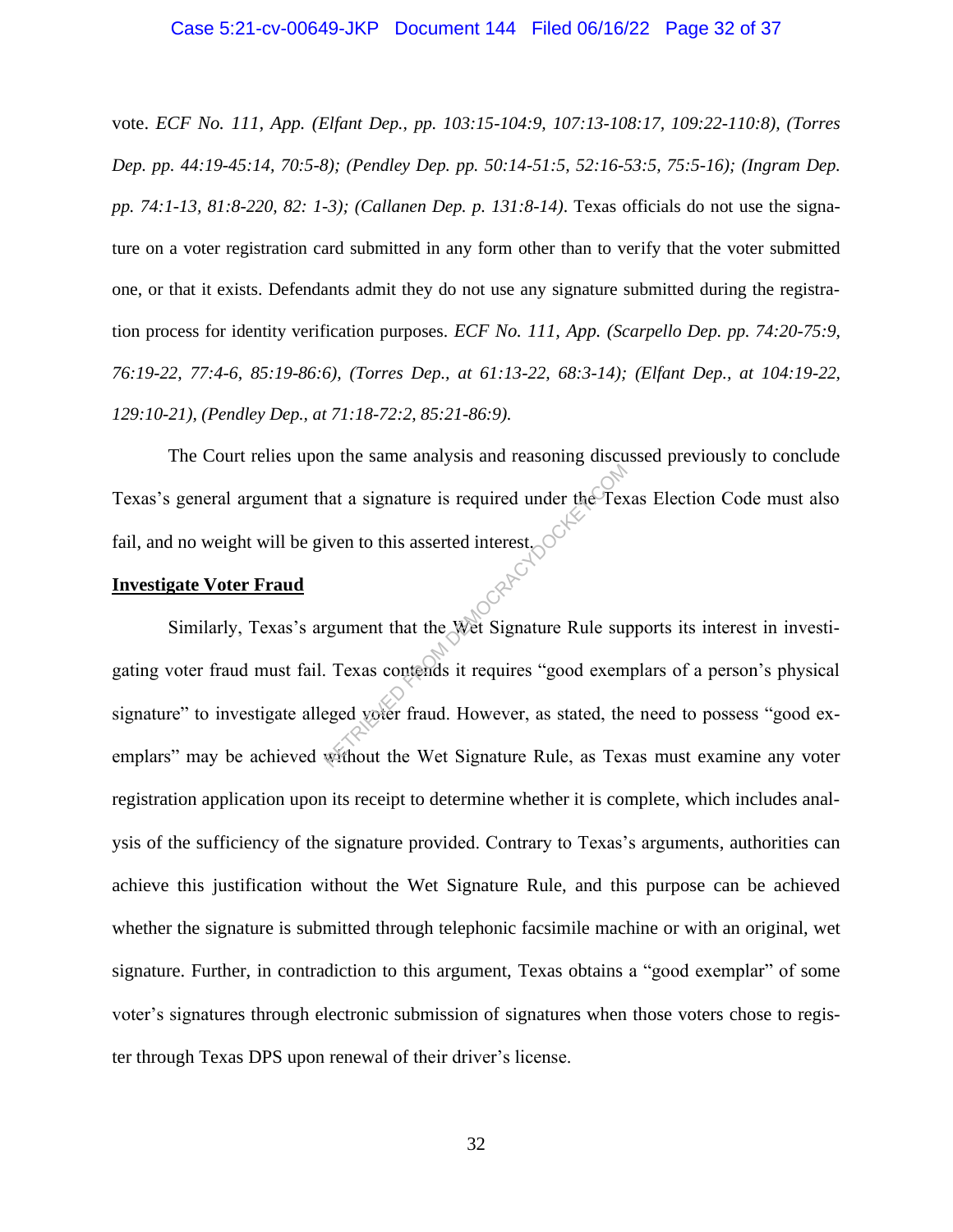# Case 5:21-cv-00649-JKP Document 144 Filed 06/16/22 Page 33 of 37

Finally, as discussed previously, Texas officials investigate voter fraud by comparing the electronically-stored exemplar of the voter's signature at registration with the voter's signature at various times while voting. *See ECF No. 111, App. pp. 78-*82, *(Callanen Dep. at pp. 111-115, 135-136, 139), p. 92 (Elfant Dep. pp. 107-108), p. 139 (Ingram Dep. pp. 81-82), (Garza Dep. p. 85:17, 103:19-22)*. Any fraud investigation is conducted completely electronically using computer programs to compare these electronically-stored exemplars of the voter's signatures. *See id.; see also id. at (Scarpello Dep. pp. 84:3-85:1); (Pendley Dep. pp. 70:14-18, 71:18-21)*. At no time is an original, wet signature used to conduct a voter-fraud investigation. *See id*.; *see also App. (Scarpello Dep. pp. 153:17-154:3), (Callanen Dep. at pp. 1345-136, 139-140), (Elfant Dep. p. 253:10-16), (Torres Dep. p. 75:6-22).* Because Texas stores voters' signatures electronically and uses the electronic exemplar to investigate voter fraud, this argument fails to justify the Wet Signature Rule.  $2.17-154:3$ , (Callanen Dep. at pp. 1345, p. 75:6-22). Because Texas stores vote<br>pplar to investigate voter fraud, this argued with the state of the Wet Signature Ru ing voter fraud to justify its imposition,

For these reasons, Texas fails to show the Wet Signature Rule supports or works to protect its interest of investigating voter fraud to justify its imposition, and no weight will be given to this asserted interest.

# **Conclusion**

The restriction on voter registration created by the Wet Signature Rule imposes a burden on the fundamental right to vote that warrants the demonstration of a sufficiently weighty state interest to justify the imposition. Texas does not present any valid justification for imposing the Wet Signature Rule nor does it show how the Wet Signature Rule supports or fulfills its asserted interests. Because the asserted justifications are not legitimate, and therefore carry no weight, there can be no state interest that outweighs the burden imposed upon Texas voters. Therefore, the Court concludes § 13.143(d-2) unduly burdens Texas citizens' fundamental right to vote in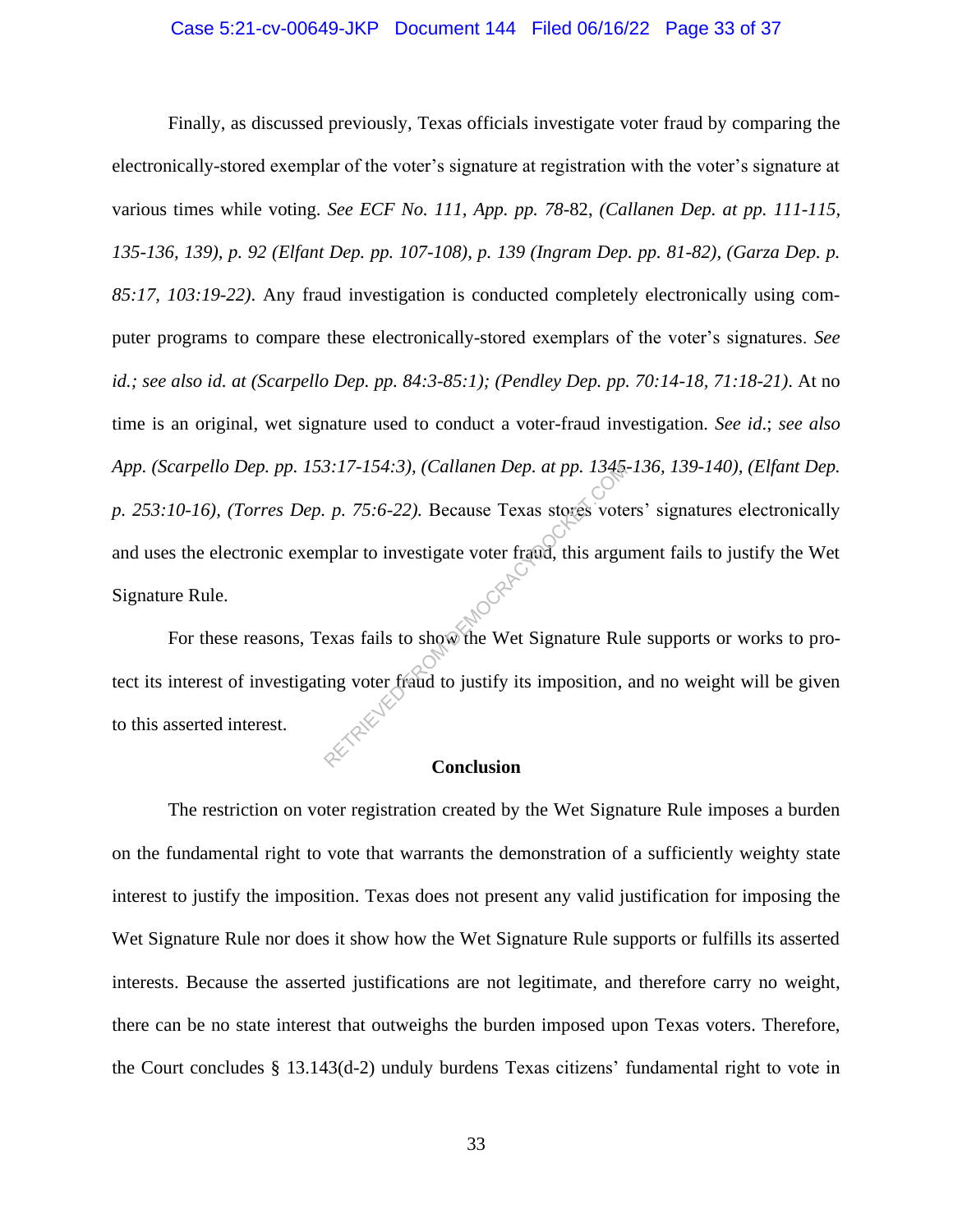## Case 5:21-cv-00649-JKP Document 144 Filed 06/16/22 Page 34 of 37

violation of the First and Fourteenth Amendments. *Burdick,* 504 U.S. at 434; quoting *Anderson,* 460 U.S. at 789; *Steen*, 732 F.3d at 387–88. Consequently, even though Texas holds weighty interest in protecting election integrity, because Texas fails to demonstrate the Wet Signature Rule serves or supports these asserted interests, it provides no valid justification to burden citizens' right to vote.

For these reasons, Vote.org satisfies its summary judgment burden to establish § 13.143(d-2) places an undue burden on Texas citizens' fundamental right to vote in violation of the First and Fourteenth Amendments. Vote.org's Motion for Summary Judgment on this cause of action is granted. LGRAFOOLKET.COM

# **IV. PERMANENT INJUNCTION**

## **1. Success on the Merits**

As determined, Vote.org satisfied the first element for entitlement to permanent injunction by establishing success on the merits on both causes of action.

# **2. Threat of Irreparable Injury**

"[A]n injury is irreparable only if it cannot be undone through monetary remedies." *Deerfield Medical Center v. Deerfield Beach*, 661 F.2d 328, 338 (5th Cir. 1981). The denial of constitutional rights "for even minimal periods of time constitutes irreparable injury justifying" injunctive relief. *Id.* Consequently, Vote.org's demonstration of deprivation of the constitutional right to vote and violation of the Civil Rights Act satisfies the requirement that Vote.org demonstrate an irreparable harm. This factor supports permanent injunction.

## **3. Weighing of the Harms**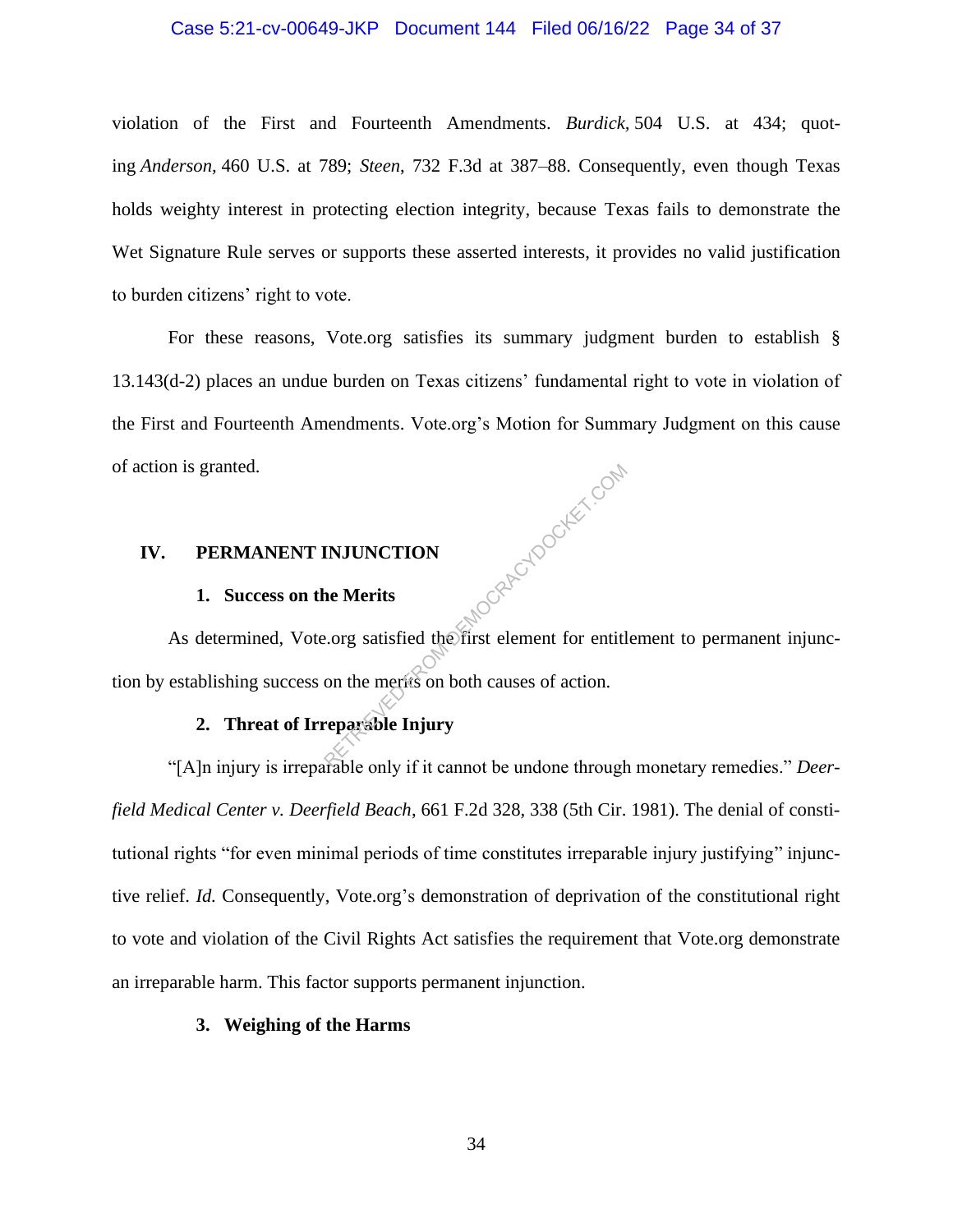## Case 5:21-cv-00649-JKP Document 144 Filed 06/16/22 Page 35 of 37

Balancing the parties' interests, the Court finds in favor of Vote.org. Texas is not harmed by enjoinment of its enforcement of the Wet Signature Rule. Vote.org demonstrated the injuries caused by failure to grant injunctive relief will outweigh any damage that permanent injunction may cause the Defendants and Intervenors. *See Sells v. Livingston*, 750 F.3d 478, 480 (5th Cir. 2014). Consequently, this factor supports injunctive relief.

# **4. Whether the injunction will disserve the public interest**

Injunctions protecting constitutional freedoms are always in the public interest. *Texans for Free Enter. v. Tex. Ethics Comm'n*, 732 F.3d 535, 539 (5th Cir. 2013). Therefore, under these facts and conclusions outlined, injunction protects the fundamental right to vote. Consequently, this factor supports permanent injunction.

# **Conclusion**

For the reasons stated, the Court concludes each element of permanent injunction is satisfied as a matter of law, with no issues of fact. ed, injunction protects the fundamental<br>
nt injunction.<br>
Conclusion<br>
d, the Court concludes each element of p<br>
no issues of fact.

# **V. DECLARATORY RELIEF**

Summary judgment may be granted in actions for declaratory judgments, as in other actions, when there are no disputes as to any material fact and when either party is entitled to judgment as a matter of law. Under the Declaratory Judgment Act (DJA) a court "may declare the rights of and other legal relations of any interested party seeking such declaration." 28 U.S.C. § 2201. The DJA offers the court broad discretion to decide whether it will decline the party's request for a declaratory judgment, provided it explains its actions. *Mission Ins. Co. v. Puritan Fashions Corp.*, 706 F.2d 599, 601 (5th Cir. 1983); *DM Arbor Court, Ltd. v. City of Houston*, No. CV H-18-1884, 2021 WL 4926015, at \*9 (S.D. Tex. Oct. 21, 2021).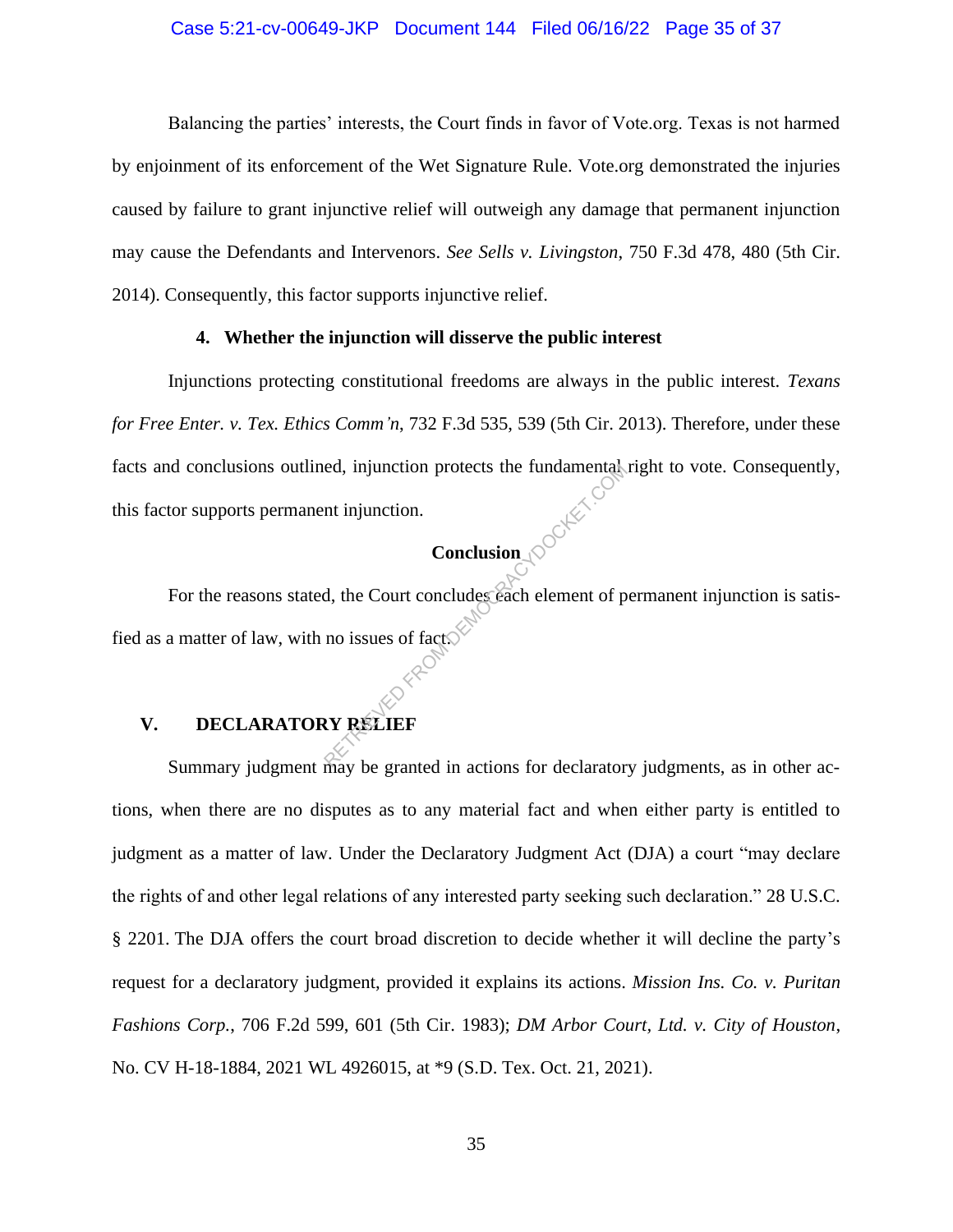## Case 5:21-cv-00649-JKP Document 144 Filed 06/16/22 Page 36 of 37

Vote.org requests the Court declare "the Wet Signature Rule as it appears in Section 14 of HB 3107 (amending Texas election Code  $\S$  13.143(d-2)), and any other provisions requiring a voter to sign an application form with an original, wet signature in order to register to vote, violate Section 1971 of the Civil Rights Act of 1964 and the First and Fourteenth Amendments to the U.S. Constitution."

For the reasons stated, the Court declares the provision contained in Texas Election Code § 13.143(d-2) that requires "a copy of the original registration application *containing the voter's original signature* must be submitted by personal delivery or mail" violates Section 1971 of the Civil Rights Acts and violates the First and Fourteenth Amendments of the U.S. Constitution by placing an undue burden on Texas citizens' right to vote. To this extent, Vote.org's request for declaratory relief is granted.

However, Vote.org's request exceeds the scope of its challenge and this Court's review. Consequently, Vote.org's request for declaratory relief that "any other provision which requires a voter to sign an application form with an original, wet signature in order to register to vote" violates the Civil Rights Act and the First and Fourteenth Amendment is denied. RETRIEVED FIRST AND HOURGANDER TEXAS citizens' right to vote. To this expect the set of the set of the set of the set of the set of the set of the set of the set of the set of the form with an original, wet signature in or

#### **CONCLUSION**

For the reasons stated, Texas's Motions for Summary Judgement on both of Vote.org's causes of action *(ECF Nos. 108,109)* are DENIED. Vote.org's Motion for Summary Judgment *(ECF No. 111)* on its cause of action asserting violation of the Civil Rights Act, 52 § 10101, and its cause of action asserting violation of the First and Fourteenth Amendments is GRANTED.

The Court declares the provision contained in Texas Election Code § 13.143(d-2) that requires "a copy of the original registration application containing the voter's original signature